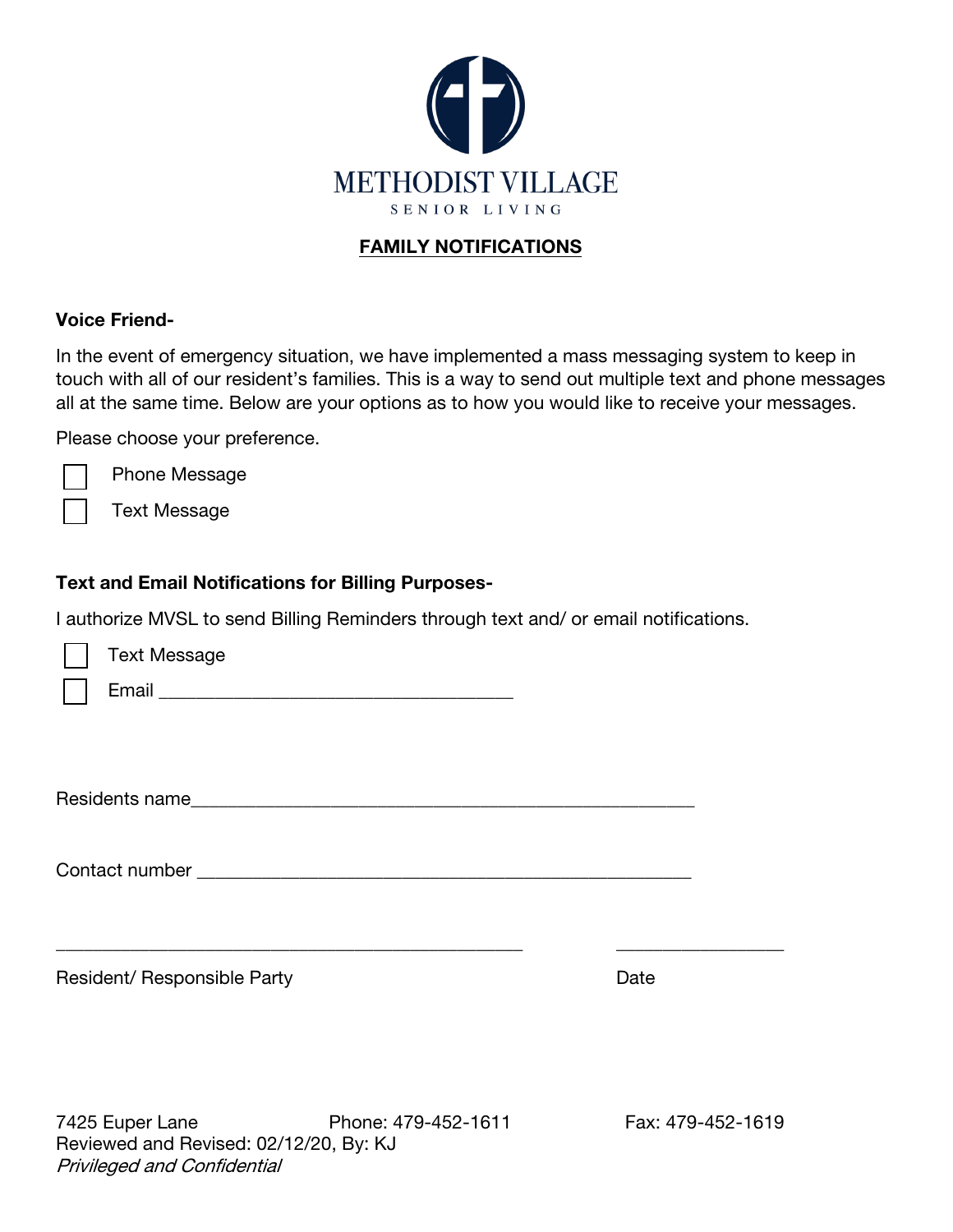

## Medicare Insurance Benefits

|                                                                                                                                                                                                                                                                                            | resident/responsible party for                                                                                   |
|--------------------------------------------------------------------------------------------------------------------------------------------------------------------------------------------------------------------------------------------------------------------------------------------|------------------------------------------------------------------------------------------------------------------|
|                                                                                                                                                                                                                                                                                            | have been informed of the following insurance benefits:                                                          |
| Primary Payer Source:                                                                                                                                                                                                                                                                      |                                                                                                                  |
|                                                                                                                                                                                                                                                                                            | $SSN:$ Medicare ID #:                                                                                            |
| $\frac{4}{3}$ and $\frac{4}{3}$ are available, as of $\frac{1}{3}$ and $\frac{1}{3}$ and $\frac{1}{3}$ are $\frac{1}{3}$ and $\frac{1}{3}$ and $\frac{1}{3}$ and $\frac{1}{3}$ are $\frac{1}{3}$ and $\frac{1}{3}$ are $\frac{1}{3}$ and $\frac{1}{3}$ are $\frac{1}{3}$ and $\frac{1}{3}$ |                                                                                                                  |
| Second Payer Source:                                                                                                                                                                                                                                                                       |                                                                                                                  |
|                                                                                                                                                                                                                                                                                            | Insurance ID $\#$ :                                                                                              |
| Benefits                                                                                                                                                                                                                                                                                   | and the control of the control of the control of the control of the control of the control of the control of the |
|                                                                                                                                                                                                                                                                                            |                                                                                                                  |
|                                                                                                                                                                                                                                                                                            |                                                                                                                  |
|                                                                                                                                                                                                                                                                                            |                                                                                                                  |
|                                                                                                                                                                                                                                                                                            |                                                                                                                  |

*\*Please note days available are not a guarantee of payment from Medicare or secondary insurance sources. Days available are reflected per Medicare website upon admission. Days available may change depending on resident's previous hospital/facility stay. Resident responsibility for days 21-100 is \$185.50 per day for co-insurance.*

| Resident/Responsible Party                                                                     |                     | Date |                   |
|------------------------------------------------------------------------------------------------|---------------------|------|-------------------|
| Administrator/Admissions Coordinator                                                           |                     | Date |                   |
| 7425 Euper Lane<br>Reviewed and Revised: 1/06/21, By: KG<br><b>Privileged and Confidential</b> | Phone: 479-452-1611 |      | Fax: 479-452-1619 |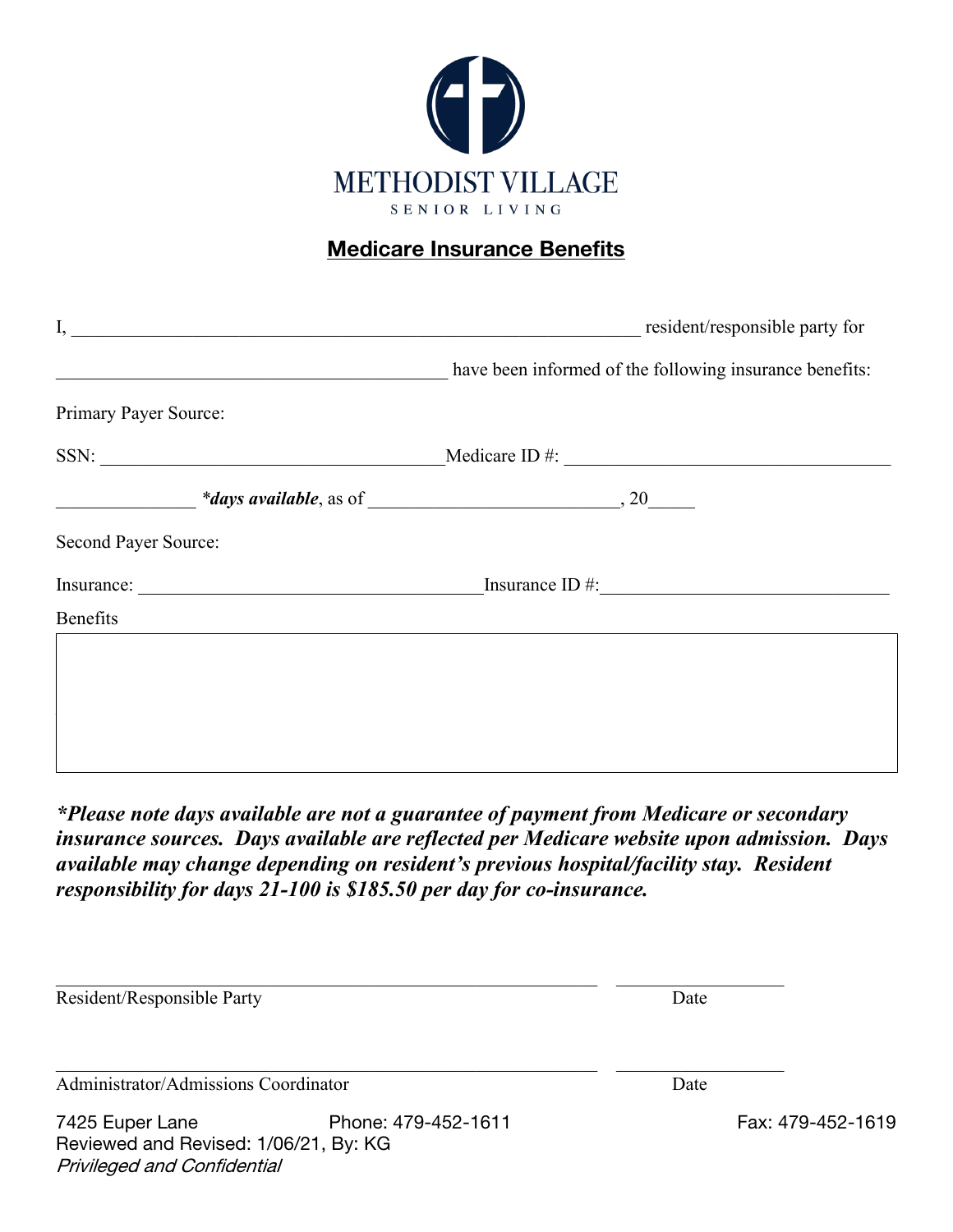

#### Admissions Agreement

This Agreement, made and entered into on the \_\_\_\_\_\_\_\_\_ day of \_\_\_\_\_\_\_\_\_\_\_\_\_\_, 20 \_\_\_\_ between RESIDENT/ RESPONSIBLE PARTY and METHODIST VILLAGE SENIOR LIVING, herein after referred to as MVSL.

MVSL's room and board rates are billed on a per day basis. You are billed monthly, but if the resident is discharged for any reason, you will be reimbursed for the remainder of the month. All refunds are processed on the  $10<sup>th</sup>$  of the month following discharge.

The purpose of this agreement is to provide for the medical, nursing and personal care of \_\_\_\_\_\_\_\_\_\_\_\_\_\_\_\_\_\_\_\_\_\_\_\_\_ subject to the following financial terms and patient care arrangement as set forth in this contract and the current or future operating rules of MVSL. MVSL will provide room, board and its customary general care of the RESIDENT, in accordance with the nature and extent of its facilities and services as may be available.

MVSL shall provide the services of a licensed physician for the RESIDENT. MVSL shall also obtain such medications as the physician may order; and to arrange for transfer of the RESIDENT to the hospital of the RESIDENT'S choice, when this is ordered by the attending physician. MVSL shall immediately notify the RESPONSIBLE PARTY of such transfer.

MVSL reserves the right to transfer or discharge the RESIDENT for medical reasons, for his/her welfare, for the welfare of other residents, or for non-payment for his stay (except as prohibited by Title XVII and XIX of the Social Security Act), with 30 days advance notice to ensure transfer or discharge.

The RESIDENT/RESPONSIBLE PARTY hereby certifies that he/she/they has/have read this agreement and has received a copy. The RESIDENT/RESPONSIBLE PARTY further acknowledges acceptance of the terms of this agreement; agrees to assume financial responsibility for the services rendered to him/her; and further agrees to abide by all operating rules of MH&R, both current and as modified in the future. The RESPONSIBLE PARTY further certifies that he/she/they assumes financial responsibility for services rendered to the RESIDENT.

Resident/Responsible Party **Date** 

Administrator/Admissions Coordinator **Date** 

\_\_\_\_\_\_\_\_\_\_\_\_\_\_\_\_\_\_\_\_\_\_\_\_\_\_\_\_\_\_\_\_\_\_\_\_\_\_\_\_\_\_\_\_\_\_\_\_\_\_\_\_\_\_\_

\_\_\_\_\_\_\_\_\_\_\_\_\_\_\_\_\_\_\_\_\_\_\_\_\_\_\_\_\_\_\_\_\_\_\_\_\_\_\_\_\_\_\_\_\_\_\_\_\_\_\_\_\_\_\_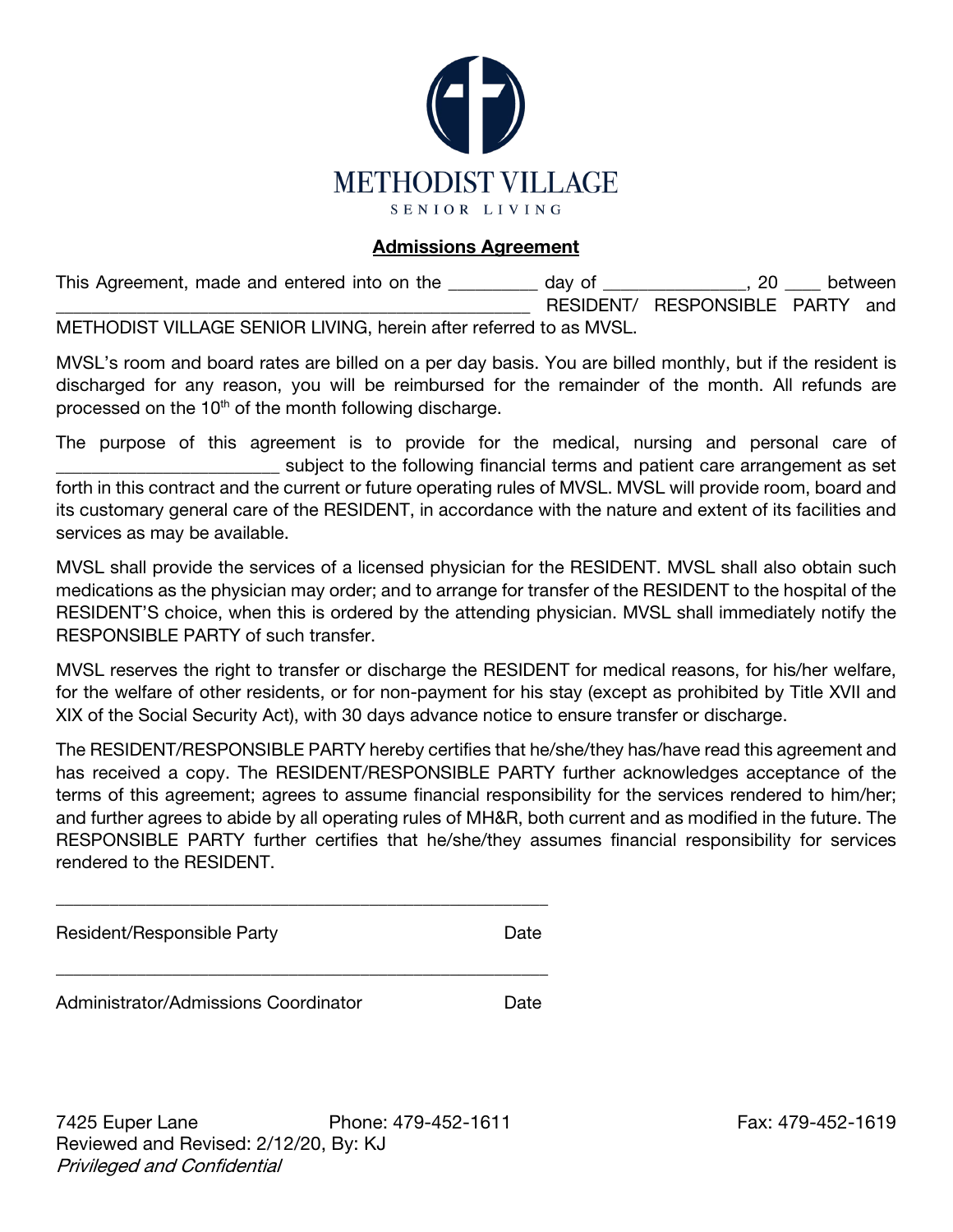

### Door Safety

You have been provided with the code to use on the doors of the facility. Please be aware of your surroundings at all times when you open a door to the facility as you may inadvertently let a resident out! Many residents of our facility are cognitively impaired and by "opening the door to let them out" you are placing them in danger. Many times, it is difficult to determine if someone is a resident or a visitor, never assist anyone to exit the building.

- Here is some easy step to make sure everyone stays safe:
- Allow the door to close completely and lock before you walk away.
- Look around before you walk off to make sure residents don't follow you out the door!
- If a resident is near the door, ask a staff member to help you leave safely.
- If you think you may have let someone out, immediately call for help and stay with the resident until help arrives.

Should you have any additional questions, please contact any staff member for assistance.

I, \_\_\_\_\_\_\_\_\_\_\_\_\_\_\_\_\_\_\_\_\_\_\_\_\_\_\_\_\_\_\_\_\_\_\_ understand the door safety measures and agree to comply.

\_\_\_\_\_\_\_\_\_\_\_\_\_\_\_\_\_\_\_\_\_\_\_\_\_\_\_\_\_\_\_\_\_\_\_\_\_\_\_\_\_\_\_\_\_\_\_\_\_\_\_\_\_\_\_ \_\_\_\_\_\_\_\_\_\_\_\_\_\_\_\_\_\_

Signature Date **Date**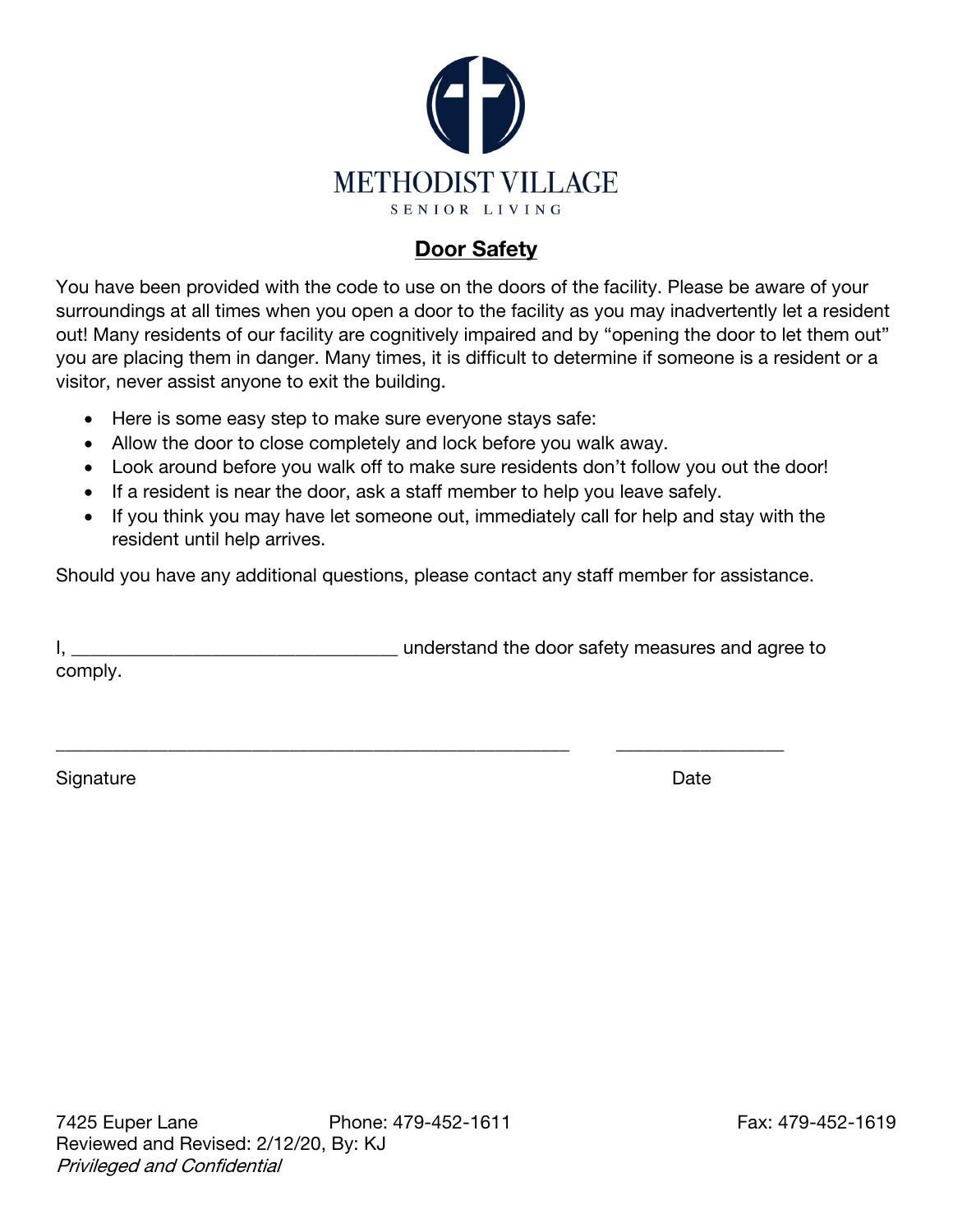#### **NOTIFICATION OF NURSING FACILITY ADMISSION Arkansas Department of Human Services Division of Medical Services Office of Long Term Care**

#### **NOTICE OF ADMISSION**

|                                                                                                                                                                                                                                                                                                                                                                                                                                                                                                               | <b>Name of Facility Methodist Health &amp; Rehab</b>                                                                                                                                                                                           |                                                                                                                                                                                                                                     |  |  |  |  |
|---------------------------------------------------------------------------------------------------------------------------------------------------------------------------------------------------------------------------------------------------------------------------------------------------------------------------------------------------------------------------------------------------------------------------------------------------------------------------------------------------------------|------------------------------------------------------------------------------------------------------------------------------------------------------------------------------------------------------------------------------------------------|-------------------------------------------------------------------------------------------------------------------------------------------------------------------------------------------------------------------------------------|--|--|--|--|
| FACILITY                                                                                                                                                                                                                                                                                                                                                                                                                                                                                                      |                                                                                                                                                                                                                                                |                                                                                                                                                                                                                                     |  |  |  |  |
|                                                                                                                                                                                                                                                                                                                                                                                                                                                                                                               | City                                                                                                                                                                                                                                           |                                                                                                                                                                                                                                     |  |  |  |  |
|                                                                                                                                                                                                                                                                                                                                                                                                                                                                                                               |                                                                                                                                                                                                                                                |                                                                                                                                                                                                                                     |  |  |  |  |
|                                                                                                                                                                                                                                                                                                                                                                                                                                                                                                               | <b>Name of Resident</b>                                                                                                                                                                                                                        | Date of Birth                                                                                                                                                                                                                       |  |  |  |  |
|                                                                                                                                                                                                                                                                                                                                                                                                                                                                                                               | <b>Contact Person and Title</b>                                                                                                                                                                                                                | <b>Contact Person's Telephone Number</b>                                                                                                                                                                                            |  |  |  |  |
|                                                                                                                                                                                                                                                                                                                                                                                                                                                                                                               |                                                                                                                                                                                                                                                |                                                                                                                                                                                                                                     |  |  |  |  |
|                                                                                                                                                                                                                                                                                                                                                                                                                                                                                                               | <b>Contact Person's Home Address</b>                                                                                                                                                                                                           |                                                                                                                                                                                                                                     |  |  |  |  |
|                                                                                                                                                                                                                                                                                                                                                                                                                                                                                                               | <b>Resident's County of Residence</b>                                                                                                                                                                                                          | <b>Resident's SSN</b>                                                                                                                                                                                                               |  |  |  |  |
|                                                                                                                                                                                                                                                                                                                                                                                                                                                                                                               | <b>Referral Date</b>                                                                                                                                                                                                                           | Medicaid ID # (or NA)                                                                                                                                                                                                               |  |  |  |  |
|                                                                                                                                                                                                                                                                                                                                                                                                                                                                                                               | RESIDENT<br><b>Type of Placement</b><br>Long Term NF(Permanent) $\Box$ Short Term NF (Convalescent not to exceed 6 months)<br>NF Rehab (Also considered Short Term, but admission specifically related to Rehab)<br>Hospice<br>Other (Specify) |                                                                                                                                                                                                                                     |  |  |  |  |
|                                                                                                                                                                                                                                                                                                                                                                                                                                                                                                               | <b>Date of Admission</b>                                                                                                                                                                                                                       |                                                                                                                                                                                                                                     |  |  |  |  |
|                                                                                                                                                                                                                                                                                                                                                                                                                                                                                                               | <b>Payment Source</b><br>Medicaid   Medicare   Private Pay/Third Party                                                                                                                                                                         |                                                                                                                                                                                                                                     |  |  |  |  |
|                                                                                                                                                                                                                                                                                                                                                                                                                                                                                                               |                                                                                                                                                                                                                                                | <b>DECLINATION FOR LONG TERM CARE OPTIONS COUNSELING</b>                                                                                                                                                                            |  |  |  |  |
| You are eligible to receive counseling on various options regarding long term care services. Your facility may<br>be the most appropriate place to reside and to receive care. In other instances, you may find other programs<br>that provide care in the home and in the community to be an alternative to nursing facility care. If you do not<br>wish to receive counseling regarding these programs please check the following box:<br><b>I DO NOT WISH TO RECEIVE LONG TERM CARE OPTIONS COUNSELING</b> |                                                                                                                                                                                                                                                |                                                                                                                                                                                                                                     |  |  |  |  |
| LTC Options Counseling Form: $\Box$ Read to Resident/Representative $\Box$ Not Read to Resident/Representative<br>because the resident lacks decisional capacity and does not have a representative.                                                                                                                                                                                                                                                                                                          |                                                                                                                                                                                                                                                |                                                                                                                                                                                                                                     |  |  |  |  |
|                                                                                                                                                                                                                                                                                                                                                                                                                                                                                                               | Signature of Resident and/or Representative                                                                                                                                                                                                    | Date _________                                                                                                                                                                                                                      |  |  |  |  |
|                                                                                                                                                                                                                                                                                                                                                                                                                                                                                                               | Signature of Facility Representative                                                                                                                                                                                                           | Date ___________                                                                                                                                                                                                                    |  |  |  |  |
|                                                                                                                                                                                                                                                                                                                                                                                                                                                                                                               | Long Term Care facility.                                                                                                                                                                                                                       | Distribution: Complete and submit a COPY of this form to the Office of Long Term Care no later than 5:00 p.m.<br>of the next business day following the contact. Maintain the original of this form in the individual's file at the |  |  |  |  |
|                                                                                                                                                                                                                                                                                                                                                                                                                                                                                                               | DHS-9571 (02-01-10)                                                                                                                                                                                                                            |                                                                                                                                                                                                                                     |  |  |  |  |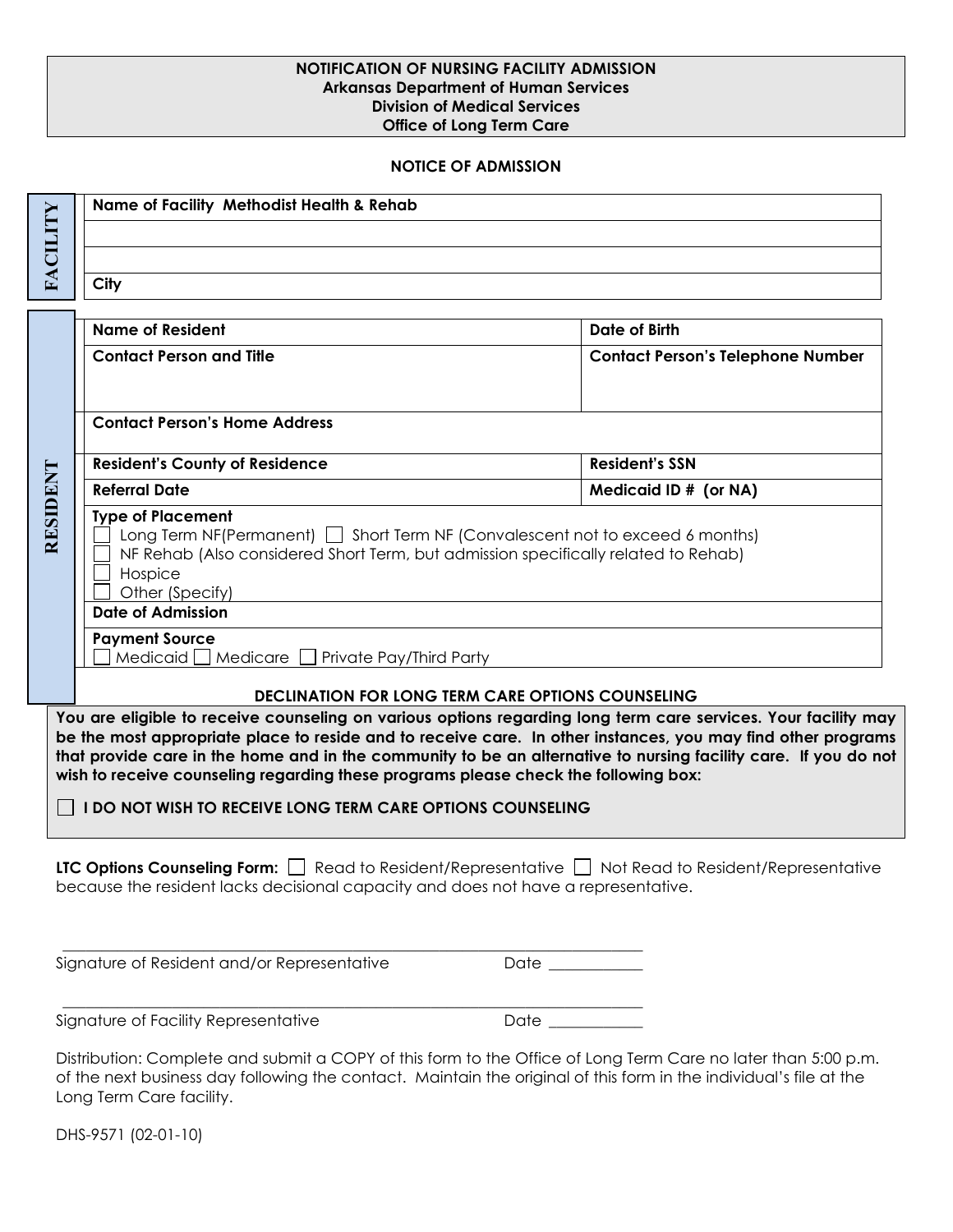

## Facility Authorization Form

Resident: \_\_\_\_\_\_\_\_\_\_\_\_\_\_\_\_\_\_\_\_\_\_\_\_\_\_\_\_\_\_\_\_\_\_\_\_\_\_\_\_\_\_\_\_\_\_\_\_\_\_\_\_\_\_\_\_\_\_\_\_\_\_\_\_\_\_\_\_\_\_\_\_\_\_

Please check the appropriate response to each question as listed below.

| YES | NΟ |                                                                                                                                                                     |
|-----|----|---------------------------------------------------------------------------------------------------------------------------------------------------------------------|
|     |    | I authorize MVSL to photograph the resident during in-house<br>planned activities.                                                                                  |
|     |    | I authorize MVSL to use photographs of the resident in the facility<br>newsletter, on the website, on the Facebook page, and for<br>advertising/marketing purposes. |
|     |    | I authorize MVSL to post the resident's birthday (month and day<br>only) within the facility and in the facility newsletter.                                        |
|     |    | I authorize MVSL to forward any business mail to the responsible<br>party.                                                                                          |
|     |    | I authorize MVSL to take the resident on planned activity trips<br>outside the facility, with prior notification.                                                   |
|     |    | I authorize MVSL to open and read mail to the resident, as needed.                                                                                                  |

\_\_\_\_\_\_\_\_\_\_\_\_\_\_\_\_\_\_\_\_\_\_\_\_\_\_\_\_\_\_\_\_\_\_\_\_\_\_\_\_\_\_\_\_\_\_\_\_\_\_\_\_\_\_ \_\_\_\_\_\_\_\_\_\_\_\_\_\_\_\_\_\_ Resident/Responsible Party **Date Date** Date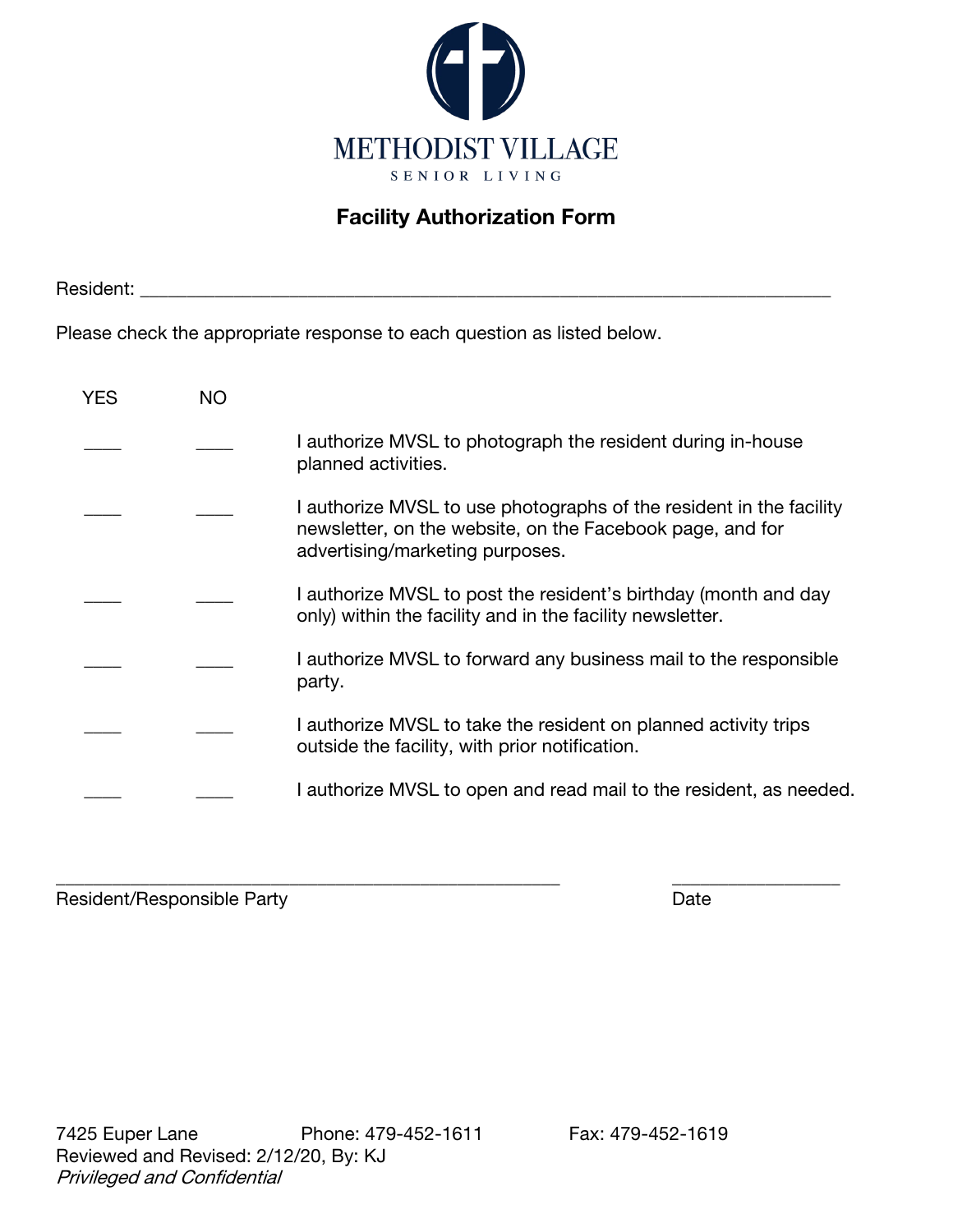

# Estimated Medical Liability

|                                                                                                                                                                                                                                                                                                                                                                                                                                                                                                                              |                     | Date: ______________ |                   |
|------------------------------------------------------------------------------------------------------------------------------------------------------------------------------------------------------------------------------------------------------------------------------------------------------------------------------------------------------------------------------------------------------------------------------------------------------------------------------------------------------------------------------|---------------------|----------------------|-------------------|
| Income:                                                                                                                                                                                                                                                                                                                                                                                                                                                                                                                      |                     |                      |                   |
| 1. Income (Social Security, Retirement, etc.):                                                                                                                                                                                                                                                                                                                                                                                                                                                                               |                     |                      |                   |
| a)<br>d)                                                                                                                                                                                                                                                                                                                                                                                                                                                                                                                     |                     |                      |                   |
|                                                                                                                                                                                                                                                                                                                                                                                                                                                                                                                              |                     |                      |                   |
| 2. Personal Allowance: _______________________40.00                                                                                                                                                                                                                                                                                                                                                                                                                                                                          |                     |                      |                   |
|                                                                                                                                                                                                                                                                                                                                                                                                                                                                                                                              |                     |                      |                   |
|                                                                                                                                                                                                                                                                                                                                                                                                                                                                                                                              |                     |                      |                   |
| Residents will be allowed Medicaid-pending status for 90 days. If Medicaid approval has not been reached at<br>that time, the resident pay status will change from Medicaid pending to Private Pay. Payment of those Private<br>Pay charges will be expected at that time. It is the Responsible Party's responsibility to stay in contact with<br>the DHS department and work towards getting financial approval in the 90-day period. If there is an<br>unforeseen problem, this must be communicated to this Care Center. |                     |                      |                   |
| Resident/ Responsible Party                                                                                                                                                                                                                                                                                                                                                                                                                                                                                                  |                     | Date                 |                   |
| Administrator/ Admissions Coordinator                                                                                                                                                                                                                                                                                                                                                                                                                                                                                        |                     | Date                 |                   |
| 7425 Euper Lane                                                                                                                                                                                                                                                                                                                                                                                                                                                                                                              | Phone: 479-452-1611 |                      | Fax: 479-452-1619 |

Reviewed and Revised: 2/12/20, By: KJ

Privileged and Confidential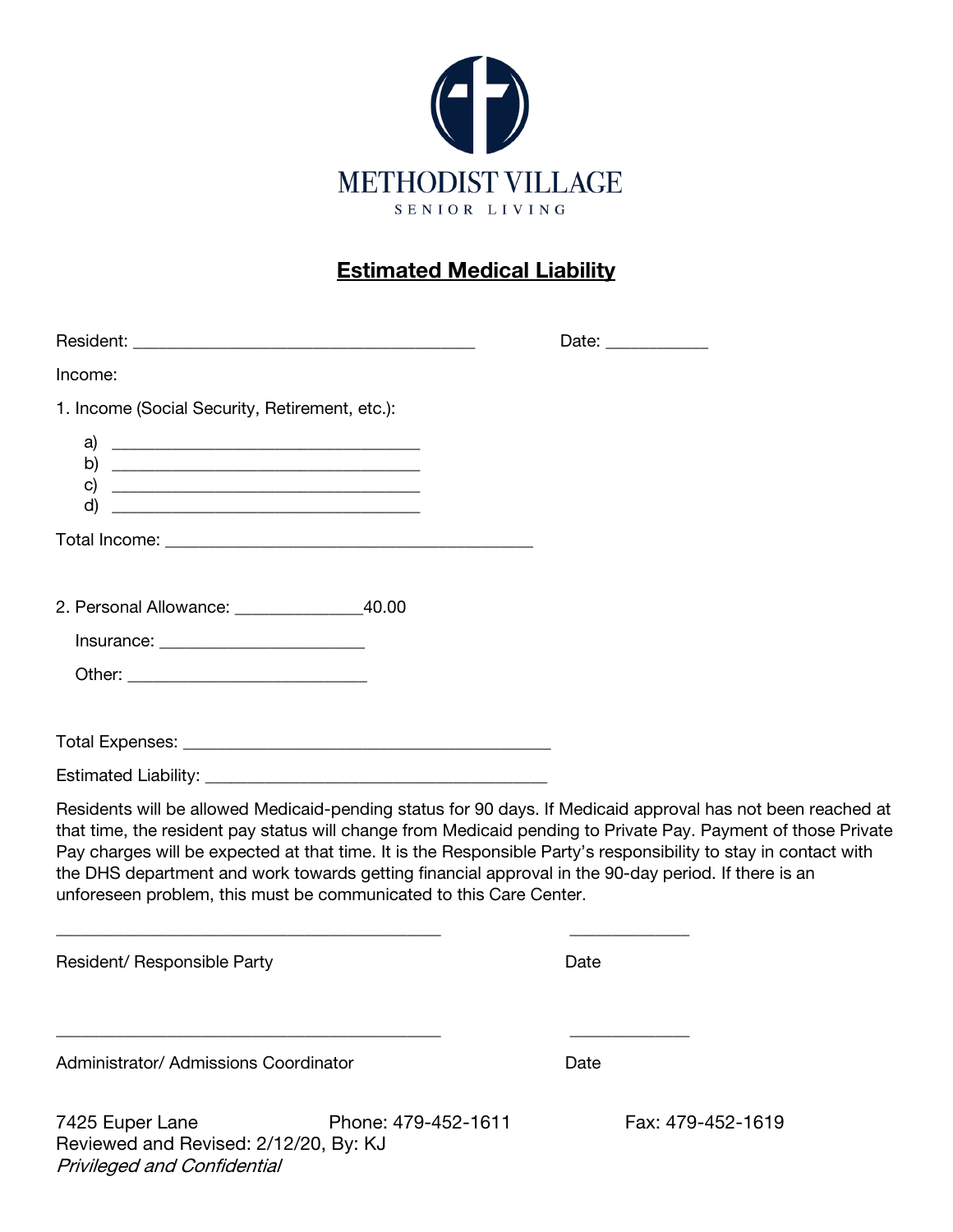

# Bed Hold Policy

Resident:

If a resident is absent due to hospitalization or home visit, the daily rate continues until MVSL is notified of their discharge, and the resident's room is vacated of any and all personal belongings.

If a resident is on Skilled/Medicare Part A services and is in the hospital past midnight for three consecutive days the family will be notified and required to:

A. Pay bed hold charges during hospital stay (private pay daily rate or their portion of the Medicaid liability) to hold bed at facility.

OR

B. Discharge resident from facility completely to avoid paying bed hold charges.

If a private pay bed is held, the full private rate must be paid.

If a Medicaid bed is held the resident or family must continue to pay their liability according to the Medicaid Program.

There is no adjustment in room rate during the resident's absence and all payments are due the fifteenth of the month. By signing I understand that I am responsible to pay the charges to hold the bed OR if I choose to discharge, I understand that a readmit will be based on bed availability.

\_\_\_\_\_\_\_\_\_\_\_\_\_\_\_\_\_\_\_\_\_\_\_\_\_\_\_\_\_\_\_\_\_\_\_\_\_\_\_\_\_\_\_\_\_\_\_\_\_\_\_\_\_\_\_\_\_\_\_\_\_\_\_\_\_\_\_\_\_\_\_\_\_\_\_\_\_\_\_\_\_\_\_

\_\_\_\_\_\_\_\_\_\_\_\_\_\_\_\_\_\_\_\_\_\_\_\_\_\_\_\_\_\_\_\_\_\_\_\_\_\_\_\_\_\_\_\_\_\_\_\_\_\_\_\_\_\_\_\_\_\_\_\_\_\_\_\_\_\_\_\_\_\_\_\_\_\_\_\_\_\_\_\_\_\_\_

Resident/Responsible Party **Date** Date

Administrator/Admissions Coordinator **National Strutter Containstrator** Date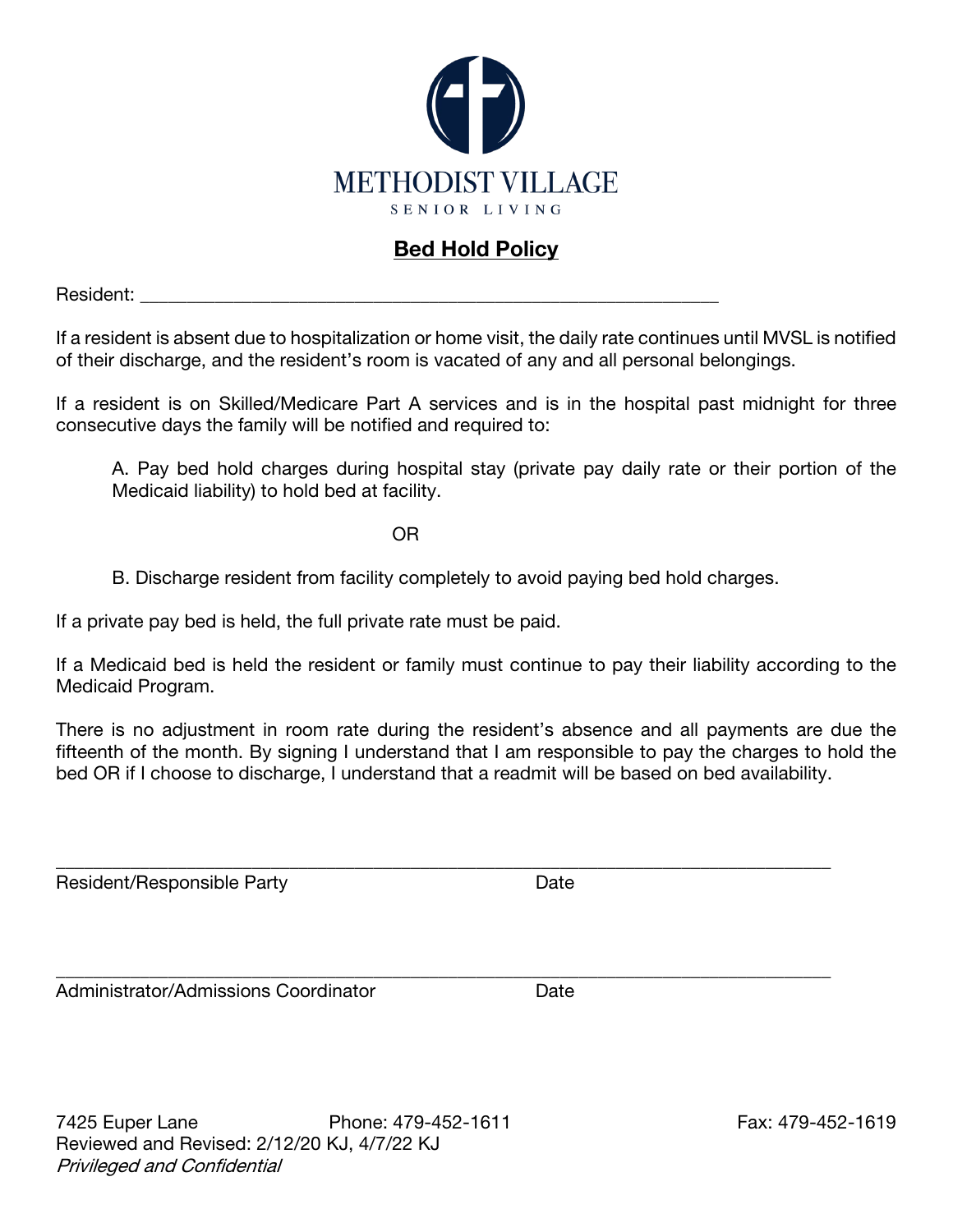

### Room Moves within the Facility

Upon Admission, the Responsible Party/Resident will be asked if they will be here for Short Term Rehab only or if they will remain for Long Term Care.

If they will remain in the facility for Long Term Care the Responsible Party/Resident is notified that they will be moved off of the Rehab Hall either to a Private room or Semi Private room depending on their choice and our availability once Skilled Services have been completed.

If Long term care beds are not available at the time, Admissions and Social Services will help the family find placement in a different facility.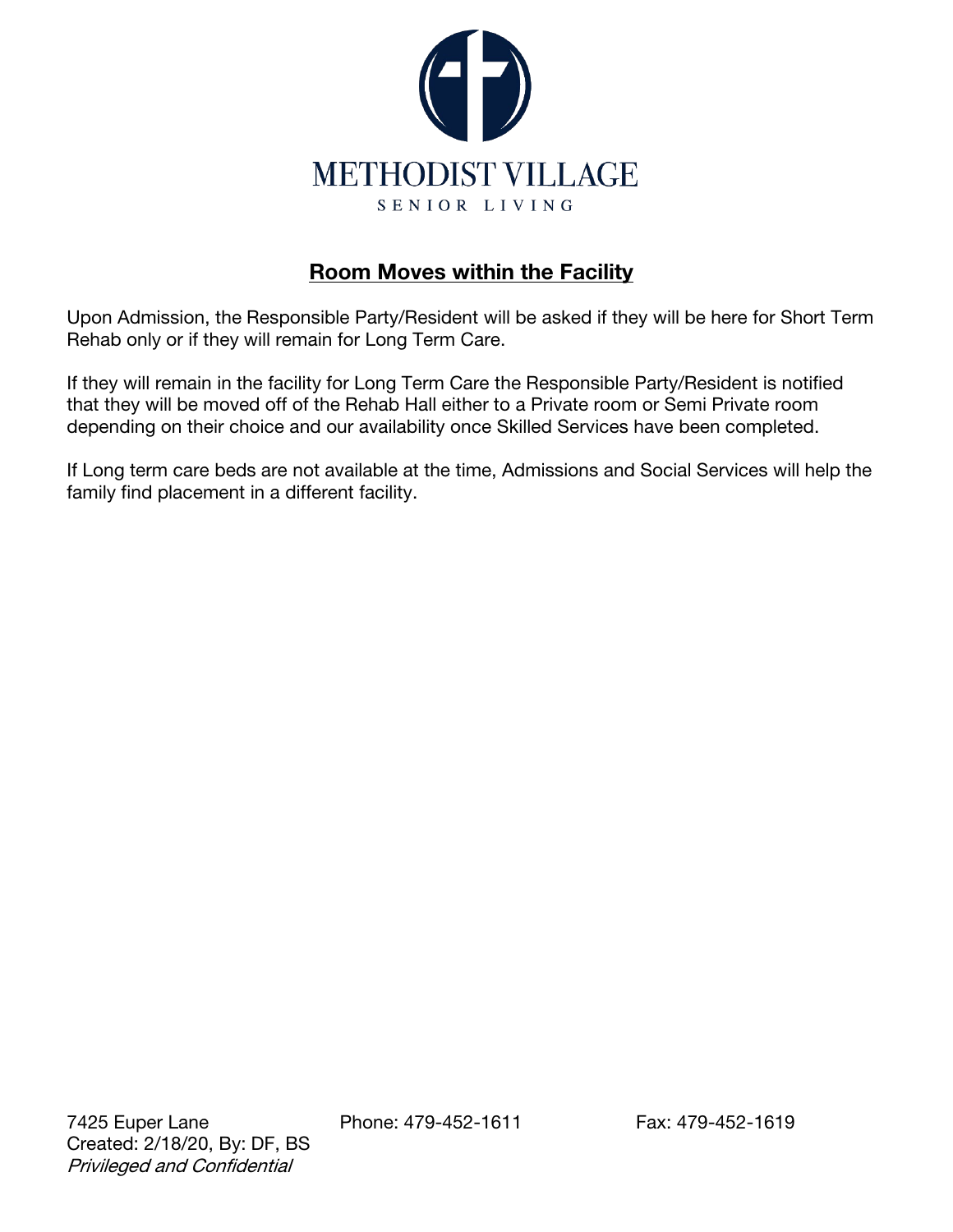

# Telephone Service

|                                                                                                       | Room: ___________ |
|-------------------------------------------------------------------------------------------------------|-------------------|
| MVSL provides free local telephone service to all residents.                                          |                   |
| Each resident is responsible for bringing their own telephone to the facility.                        |                   |
| Resident/ Responsible Party                                                                           | Date              |
| Administrator/ Admissions Coordinator                                                                 | Date              |
| <b>Long Distance</b>                                                                                  |                   |
| MVSL provides long distance telephone service for a flat rate of \$10/month. If long distance service |                   |
| is chosen, the \$10 fee will appear on resident's monthly statement.                                  |                   |
| __ I would like long distance service for \$10/month.                                                 |                   |
| ___ I do <b>NOT</b> want long distance service.                                                       |                   |
| Resident/ Responsible Party                                                                           | Date              |
| Administrator/ Admissions Coordinator                                                                 | Date              |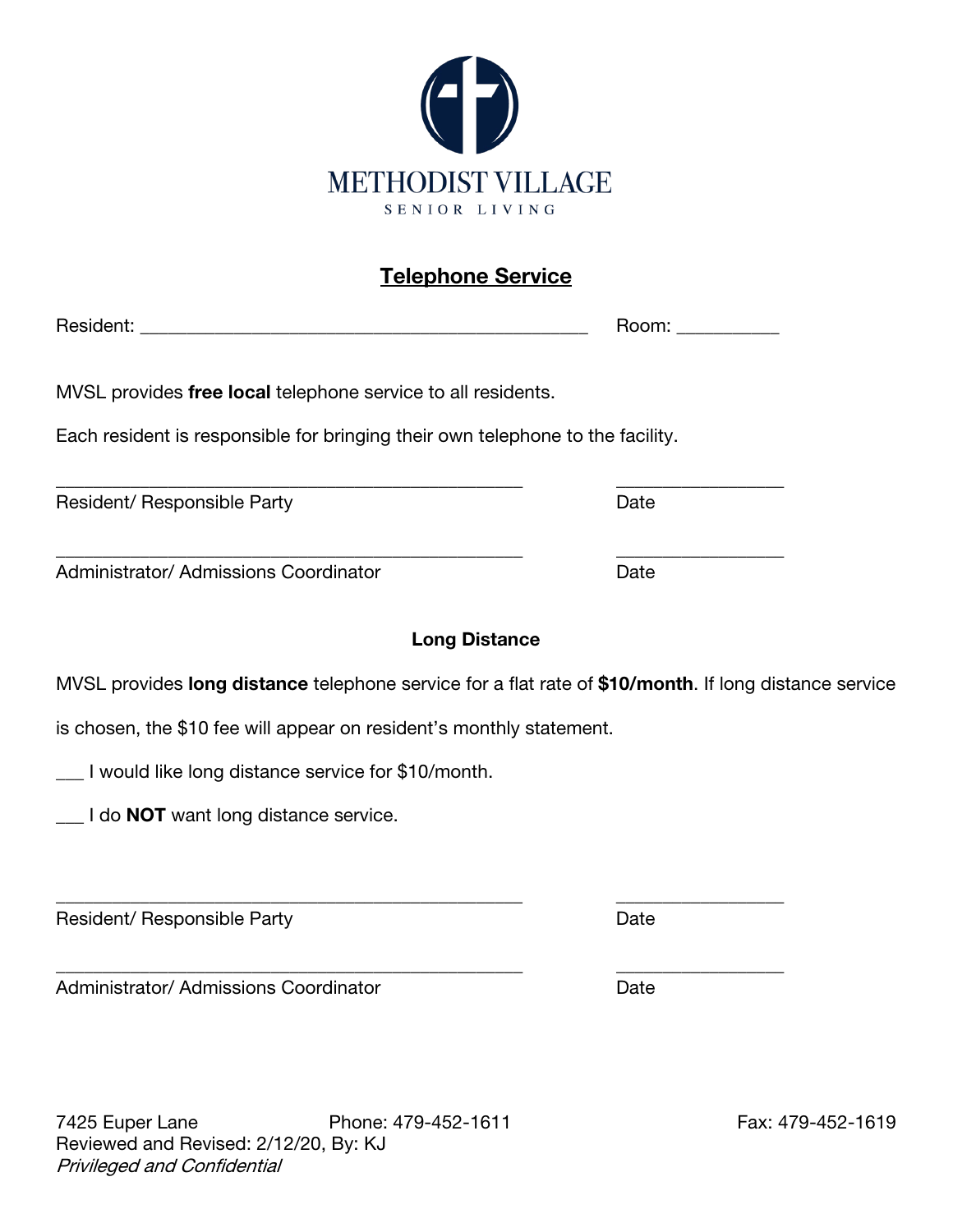

# Therapy Progress Acknowledgement

Resident:

Medicare requires that therapy patients make progress each week while in therapy. This includes the patient being cooperative, participation in therapy, and making continual gains. If a patient does not make progress, by the ethical and Medicare standards, they must be discharged from therapy. In some cases, this will mean that their Medicare Part A benefit will no longer be active until the next qualifying event. The decision as to whether or not a patient is making progress is determined by the skilled, licensed therapist. A 72- hour notice will be given when discharging from Medicare Part A services.

| Resident                                       | Date |
|------------------------------------------------|------|
|                                                |      |
| Responsible Party (If different from Resident) | Date |
|                                                |      |
| Administrator/ Admissions Coordinator          | Date |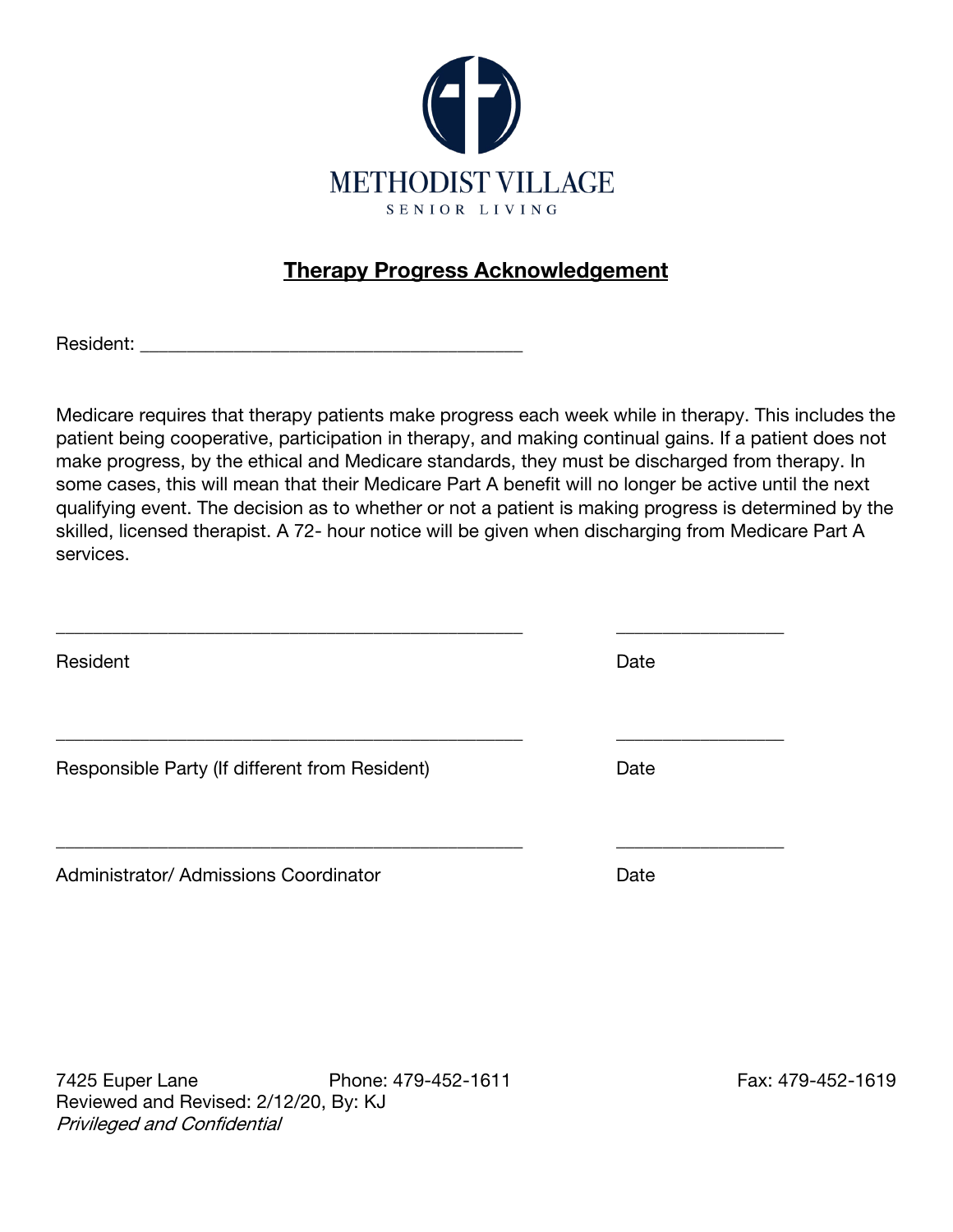

## Assignment of Medicare Benefit

Resident/ Responsible Party: \_\_\_\_\_\_\_\_\_\_\_\_\_\_\_\_\_\_\_\_\_\_\_\_\_\_\_\_\_\_\_\_\_\_\_\_\_\_\_\_\_\_\_\_\_\_

By signing below, I, the resident/ responsible party,

- 1. Authorize MVSL to render any and all therapy services under the Medicare Part B program: Occupational, Physical and Speech therapies that MVSL feels are necessary or advisable to the resident in conjunction with physician referral.
- 2. Authorize MVSL to render any and all therapy services under the Medicare Part A program: Occupational, Physical and Speech therapies that MVSL feels are necessary or advisable to the resident in conjunction with physician referral.
- 3. Authorize MVSL to request payment from Medicare for the authorized benefits. I also understand that any deductions and/ or co-insurance are the responsibility of the resident/ responsible party.
- 4. Assign MVSL to any and all benefits payable by Medicare, Medicaid crossover and private insurance. I also authorize MVSL to apply and file for all such benefits on the resident's behalf.
- 5. Understand that I will be responsible for any co-insurance fees not covered by Medicaid or insurance.
- 6. Acknowledge that the provisions in this document will continue in full force and effect until MVSL receives a notice of written termination signed by resident/ responsible party.
- 7. Certify that all information given by the resident/ responsible party in applying for payment under Title XVIII of the Social Security Act and provided to MVSL is true and correct in all respects.

(Turn Over)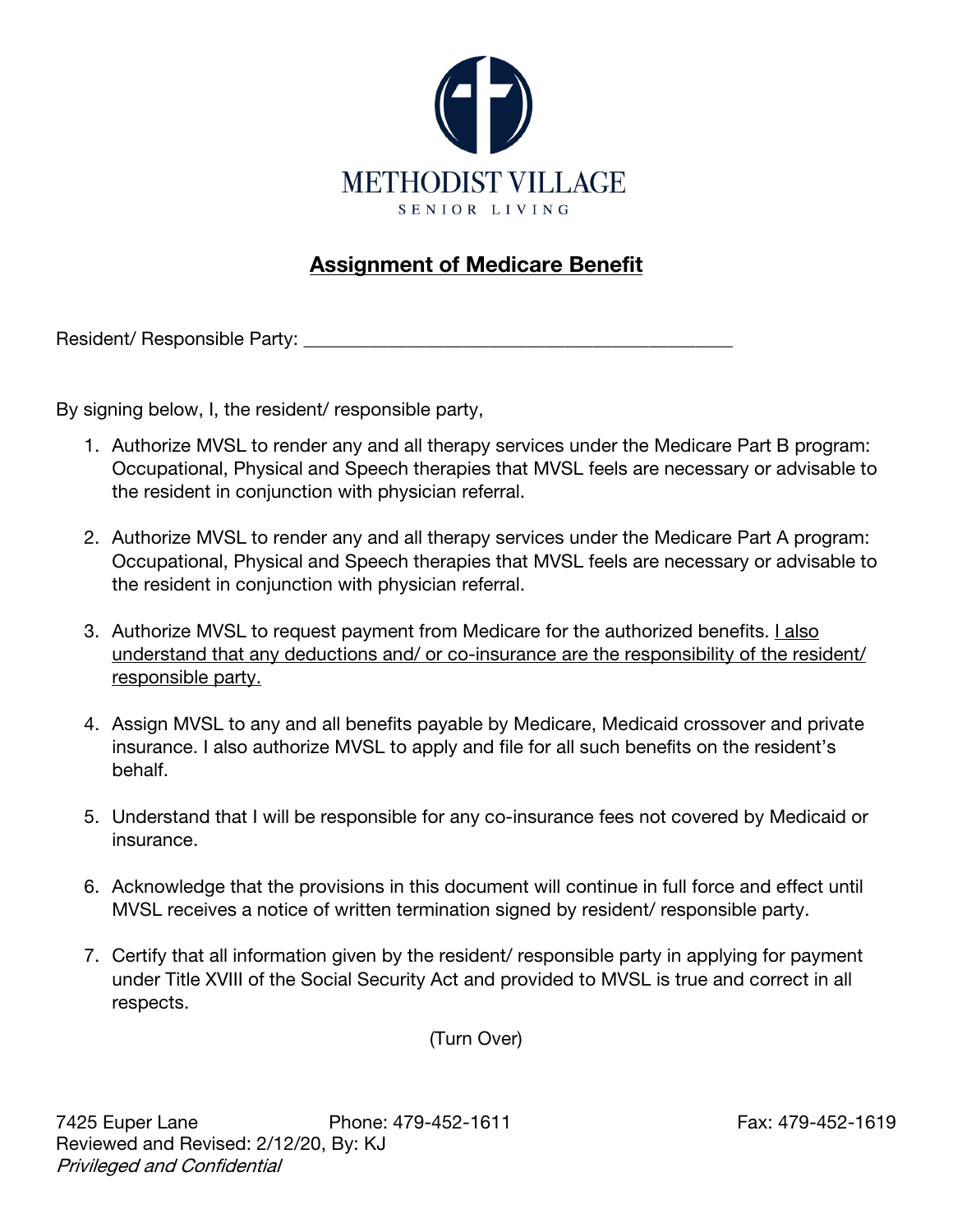

| Medicare Part A: _______________________     |                                          |
|----------------------------------------------|------------------------------------------|
| Medicare Part B: ________________________    | Private Pay: ___________________________ |
|                                              |                                          |
|                                              |                                          |
|                                              |                                          |
| Resident/ Responsible Party                  | Date                                     |
|                                              |                                          |
|                                              |                                          |
| <b>Administrator/ Admissions Coordinator</b> | Date                                     |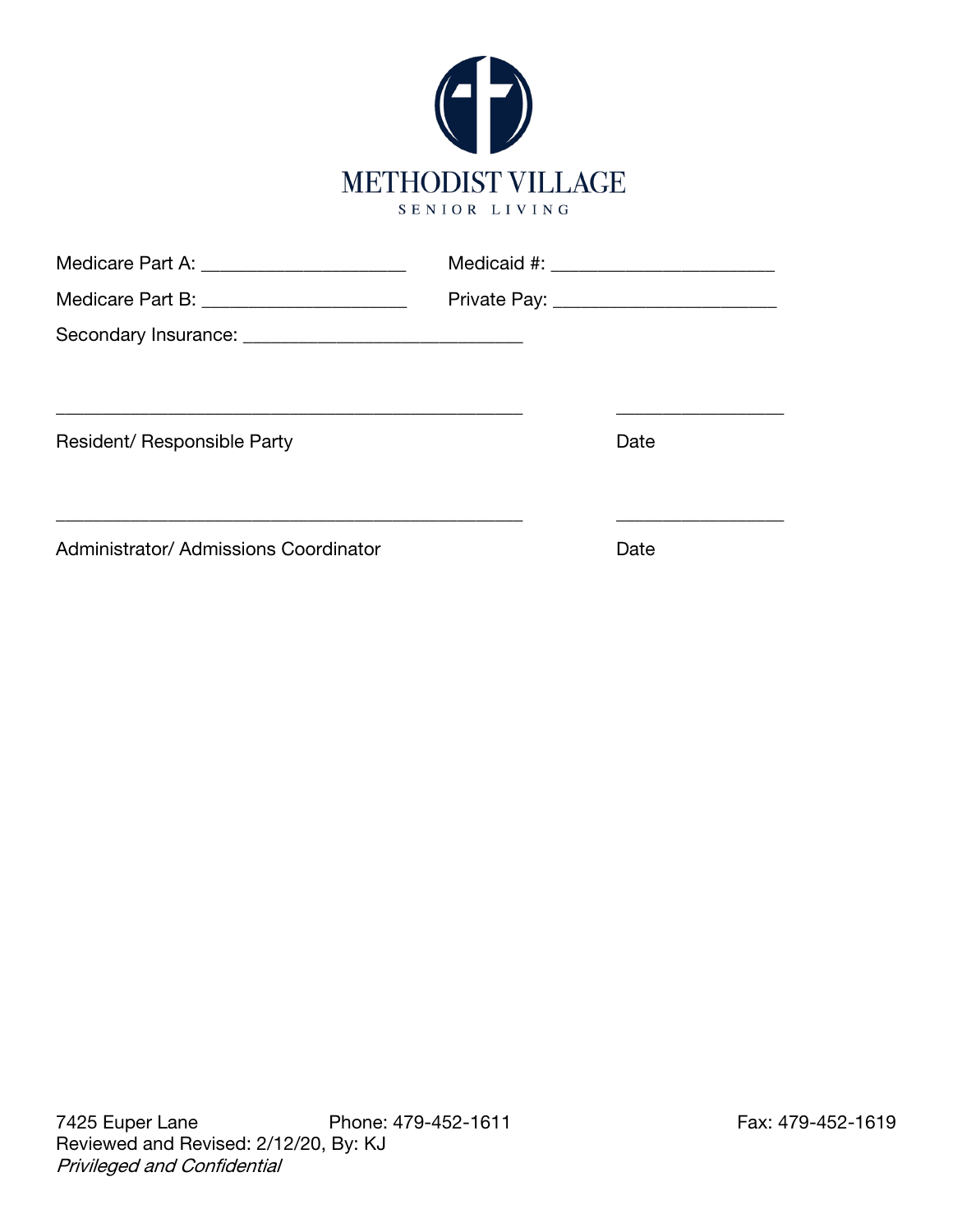

## Patient Self Determination Disclosure Acknowledgement

Resident's Name: <u>Die version in die version van die version</u> van die version van die version van die version van die version van die version van die version van die version van die version van die version van die version

I acknowledge that upon my admission to MVSL or as soon as I was able thereafter, I received a copy of Arkansas Advance Directives: Legal Documents to Assure Future Health Care Choices.

I acknowledge that the information regarding state law is not meant to be legal advice. If I have questions concerning my rights in this regard, I will consult my attorney.

Any questions I may have had about MVSL's policies and procedures regarding Advance Directive have been answered, but I understand that I may always ask the Director of Social Services, Director of Nursing Services, Administrator, or my Physician, any additional questions that I may have.

OR

I provided a copy of my Advance Directive to MVSL.

\_\_\_\_\_\_\_\_\_\_\_\_\_\_\_\_\_\_\_\_\_\_\_\_\_\_\_\_\_\_\_\_\_\_\_\_\_\_\_\_\_\_\_\_\_\_\_\_

Resident (Print)

Resident (Signature) Date

Due to the condition of \_\_\_\_\_\_\_\_\_\_\_\_\_\_\_\_\_\_\_\_\_\_\_\_\_\_\_\_\_\_\_\_ when admitted, a copy of the above information could not be provided. However, the required information was provided to me as the resident's designated representative. I hereby acknowledge the above statement.

\_\_\_\_\_\_\_\_\_\_\_\_\_\_\_\_\_\_\_\_\_\_\_\_\_\_\_\_\_\_\_\_\_\_\_\_\_\_\_\_\_\_\_\_\_\_\_\_ \_\_\_\_\_\_\_\_\_\_\_\_\_\_\_\_\_\_

(Turn Over)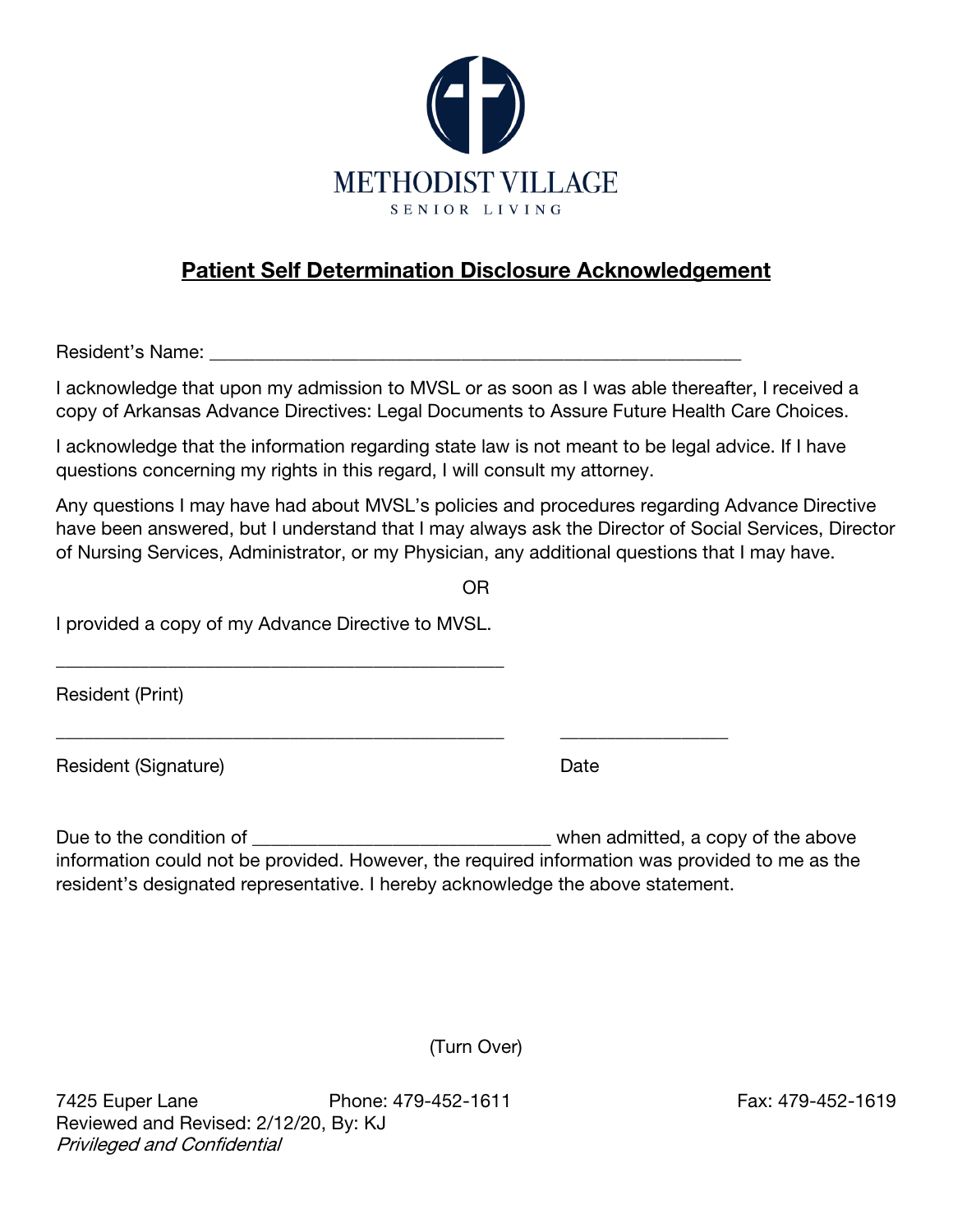

#### OR

\_\_\_\_\_\_\_\_\_\_\_\_\_\_\_\_\_\_\_\_\_\_\_\_\_\_\_\_\_\_\_\_\_\_\_\_\_\_\_\_\_\_\_\_\_\_\_\_ \_\_\_\_\_\_\_\_\_\_\_\_\_\_\_\_\_\_

I provided a copy of my Advance Directive to MVSL.

\_\_\_\_\_\_\_\_\_\_\_\_\_\_\_\_\_\_\_\_\_\_\_\_\_\_\_\_\_\_\_\_\_\_\_\_\_\_\_\_\_\_\_\_\_\_\_\_

Designated Representative (Print)

Designated Representative (Signature) Date

Administrator/ Admissions Coordinator **Date** 

\_\_\_\_\_\_\_\_\_\_\_\_\_\_\_\_\_\_\_\_\_\_\_\_\_\_\_\_\_\_\_\_\_\_\_\_\_\_\_\_\_\_\_\_\_\_\_\_ \_\_\_\_\_\_\_\_\_\_\_\_\_\_\_\_\_\_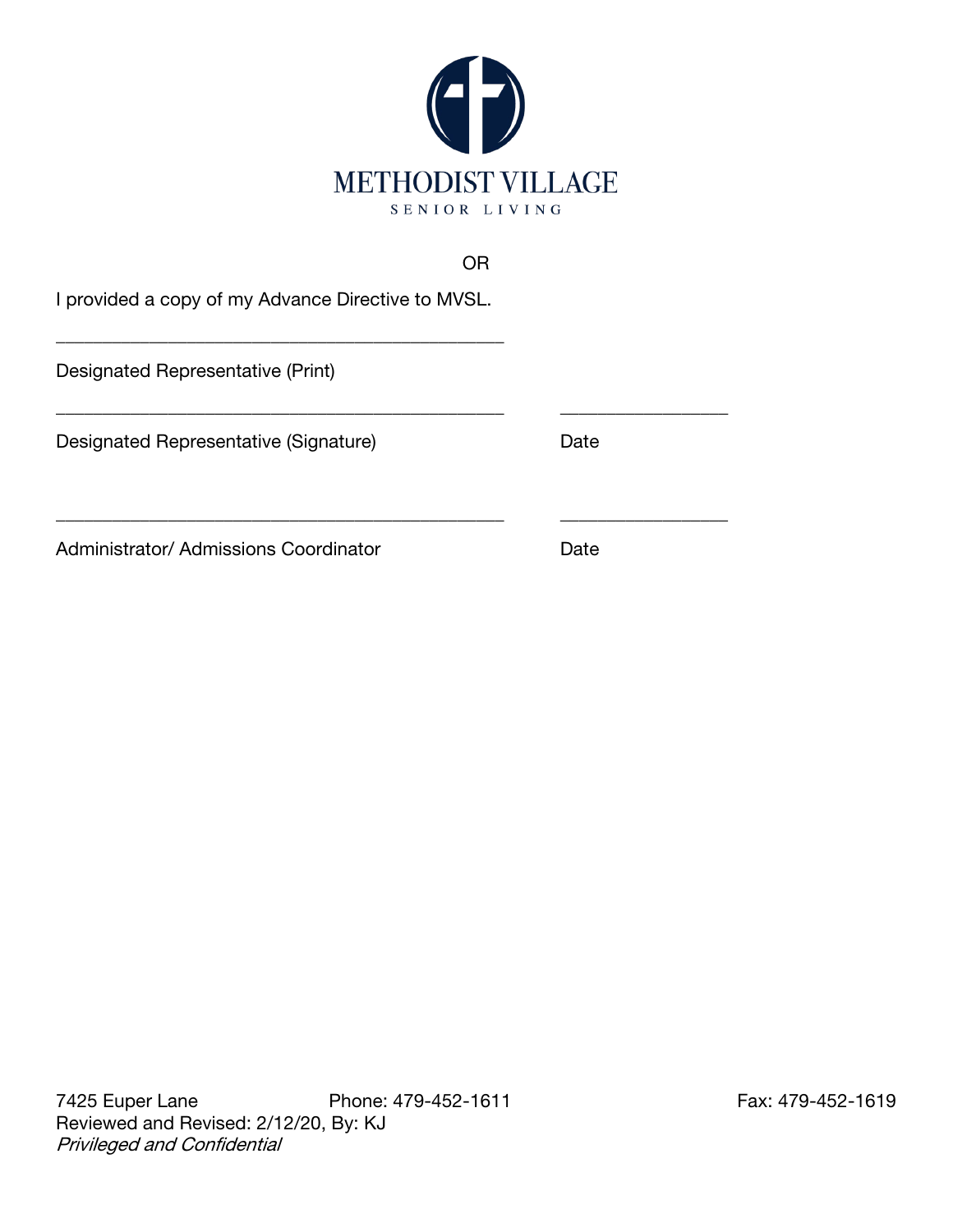

## Long Term Care Physician's Visit Policy

Date: \_\_\_\_\_\_\_\_\_\_\_\_\_\_\_\_\_\_\_\_\_\_

Long Term Care residents must be seen by a physician every 30 day for the first 90 days, then no less than every 60 days thereafter.

Dr. \_\_\_\_\_\_\_\_\_\_\_\_\_\_\_\_\_\_\_\_\_\_\_\_\_\_\_\_\_\_\_\_\_\_ does see patients here and will coordinate with MVSL to see (Resident) \_\_\_\_\_\_\_\_\_\_\_\_\_\_\_\_\_\_\_\_\_\_\_\_\_\_\_\_ in the Care Center.

In the event Dr. \_\_\_\_\_\_\_\_\_\_\_\_\_\_\_\_\_\_\_\_\_\_\_\_\_\_\_\_\_\_\_\_\_ no longer sees the resident, it will be your responsibility to obtain another primary physician. MVSL maintains a current list of physicians that visit patients here at MVSL and we will be glad to assist you. In the event that the resident has not been seen in the required time period, the Medical Director will intervene in order to meet the regulatory requirements.

Your signature below acknowledges that you have read the above and understand Long Term Care Physician's Visit Policy.

\_\_\_\_\_\_\_\_\_\_\_\_\_\_\_\_\_\_\_\_\_\_\_\_\_\_\_\_\_\_\_\_\_\_\_\_\_\_\_\_\_\_ \_\_\_\_\_\_\_\_\_\_\_\_\_\_\_\_\_\_\_

Responsible Party **Date**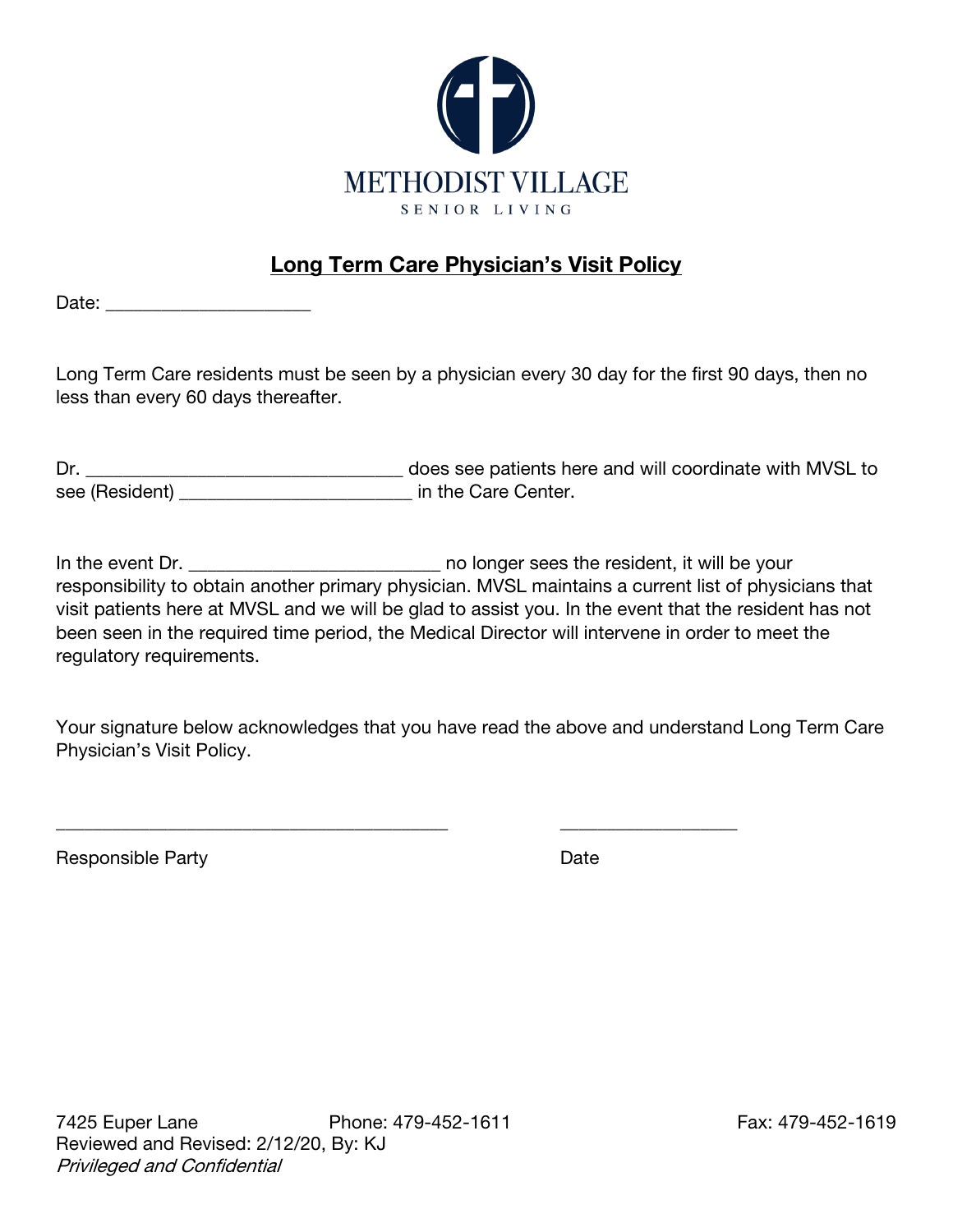

## Release of Responsibility for Valuables Kept by Residents

Resident: \_\_\_\_\_\_\_\_\_\_\_\_\_\_\_\_\_\_\_\_\_\_\_\_\_\_\_\_\_\_\_\_\_\_\_\_\_\_\_\_\_\_\_\_\_\_\_\_\_\_\_\_\_\_\_\_\_\_

The facility encourages the resident not to bring valuables with them. The facility is not responsible for valuables left in the possession of residents or for valuables brought in by visitors and left with residents. All due precautions are taken to safeguard the possessions of residents, however MVSL cannot assume responsibility for the valuables in possession of the residents.

\*Valuables include, but are not limited to the following: Cash, checks, jewelry, remote controls, etc.

| Resident/Responsible Party           | Date |  |
|--------------------------------------|------|--|
| Administrator/Admissions Coordinator | Date |  |
| <b>List Valuables Below:</b>         |      |  |
|                                      |      |  |
|                                      |      |  |
|                                      |      |  |
|                                      |      |  |
|                                      |      |  |

7425 Euper Lane Phone: 479-452-1611 Fax: 479-452-1619 Reviewed and Revised: 2/12/20, By: KJ Privileged and Confidential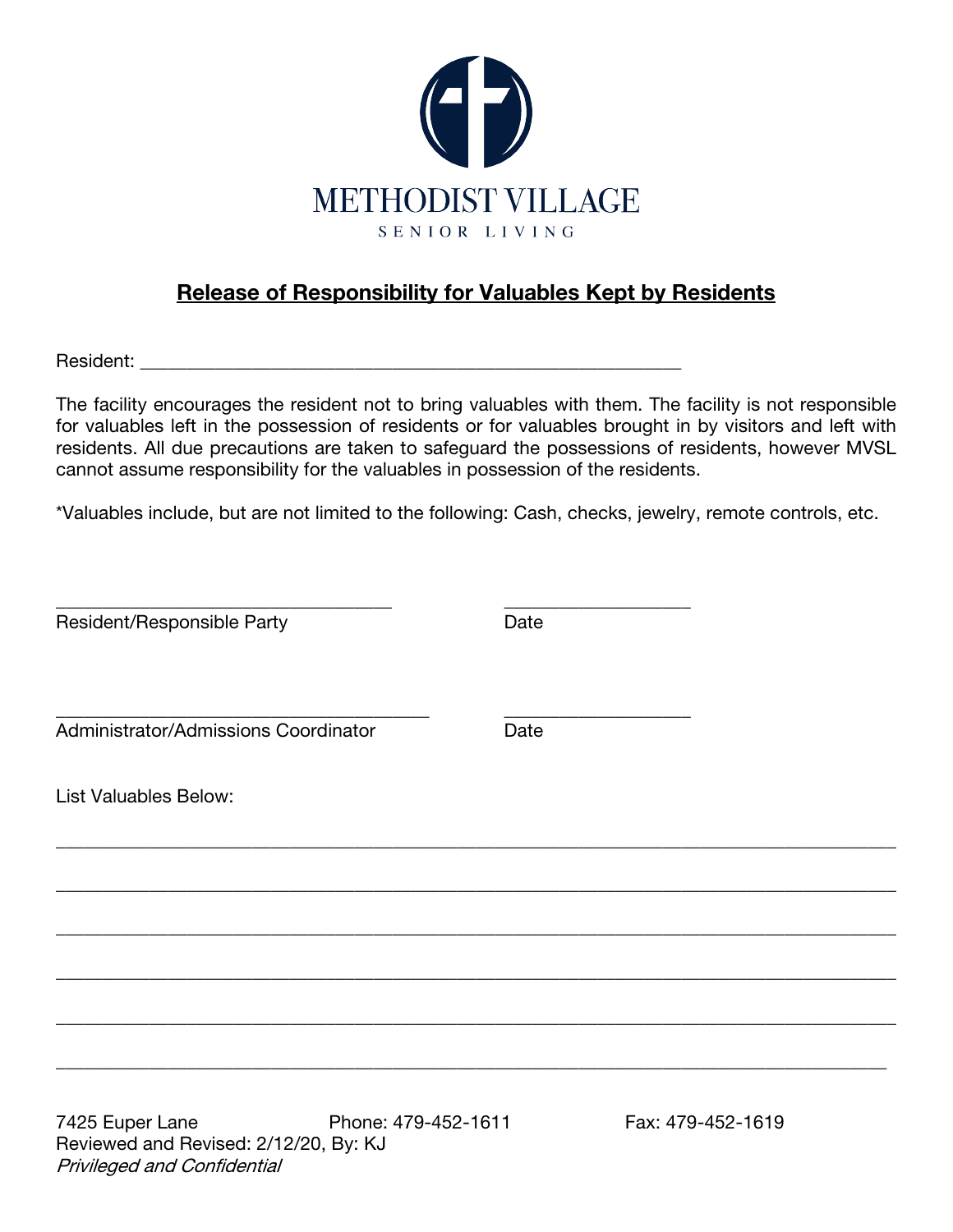

## Receipt of Notice of Privacy Practices Acknowledgement

Resident:

Medical Record Number: **We are all that the end-off of the set of the set of the set of the set of the set of the set of the set of the set of the set of the set of the set of the set of the set of the set of the set of th** 

I, \_\_\_\_\_\_\_\_\_\_\_\_\_\_\_\_\_\_\_\_\_\_\_\_\_\_\_, have received a copy of MVSL's Notice of Privacy Practices. This information is included in the Welcome Packet given to me by the Care Center.

I understand that the Care Center may use and disclose my personal health information to help provide health care to me, to handle billing and payment, and to take care of other health care operations.

The Care Center may update this Notice at any time and I have been informed that I may request the most current version at any time.

| Please Print Name: | Date: |
|--------------------|-------|
| Signature:         |       |

#### For Office Use Only:

We attempted to obtain acknowledgement of receipt of our Notice of Privacy Practices, but acknowledgement could not be obtained because:

\_\_\_\_\_\_\_\_\_\_\_\_\_\_\_\_\_\_\_\_\_\_\_\_\_\_\_\_\_\_\_\_\_\_\_\_\_\_\_\_\_\_\_\_\_\_\_\_\_\_\_\_\_\_\_\_\_\_\_\_\_\_\_\_\_\_\_\_\_\_\_\_\_\_\_\_\_\_\_\_\_\_\_\_\_\_\_\_\_\_

\_\_\_\_\_\_\_\_\_\_\_\_\_\_\_\_\_\_\_\_\_\_\_\_\_\_\_\_\_\_\_\_\_\_\_\_\_\_\_\_\_\_\_\_\_\_\_\_\_\_\_\_\_\_\_\_\_\_\_\_\_\_\_\_\_\_\_\_\_\_\_\_\_\_\_\_\_\_\_\_\_\_\_\_\_\_\_\_\_\_

\_\_\_\_\_\_\_\_\_\_\_\_\_\_\_\_\_\_\_\_\_\_\_\_\_\_\_\_\_\_\_\_\_\_\_\_\_\_\_\_\_\_\_\_\_\_\_\_\_\_\_\_\_\_\_\_\_\_\_\_\_\_\_\_\_\_\_\_\_\_\_\_\_\_\_\_\_\_\_\_\_\_\_\_\_\_\_\_\_\_

**with lindividual refused to sign** 

**Communication barriers prohibited obtaining the acknowledgment** 

An emergency prevented us from obtaining acknowledgement

Other (Please Specify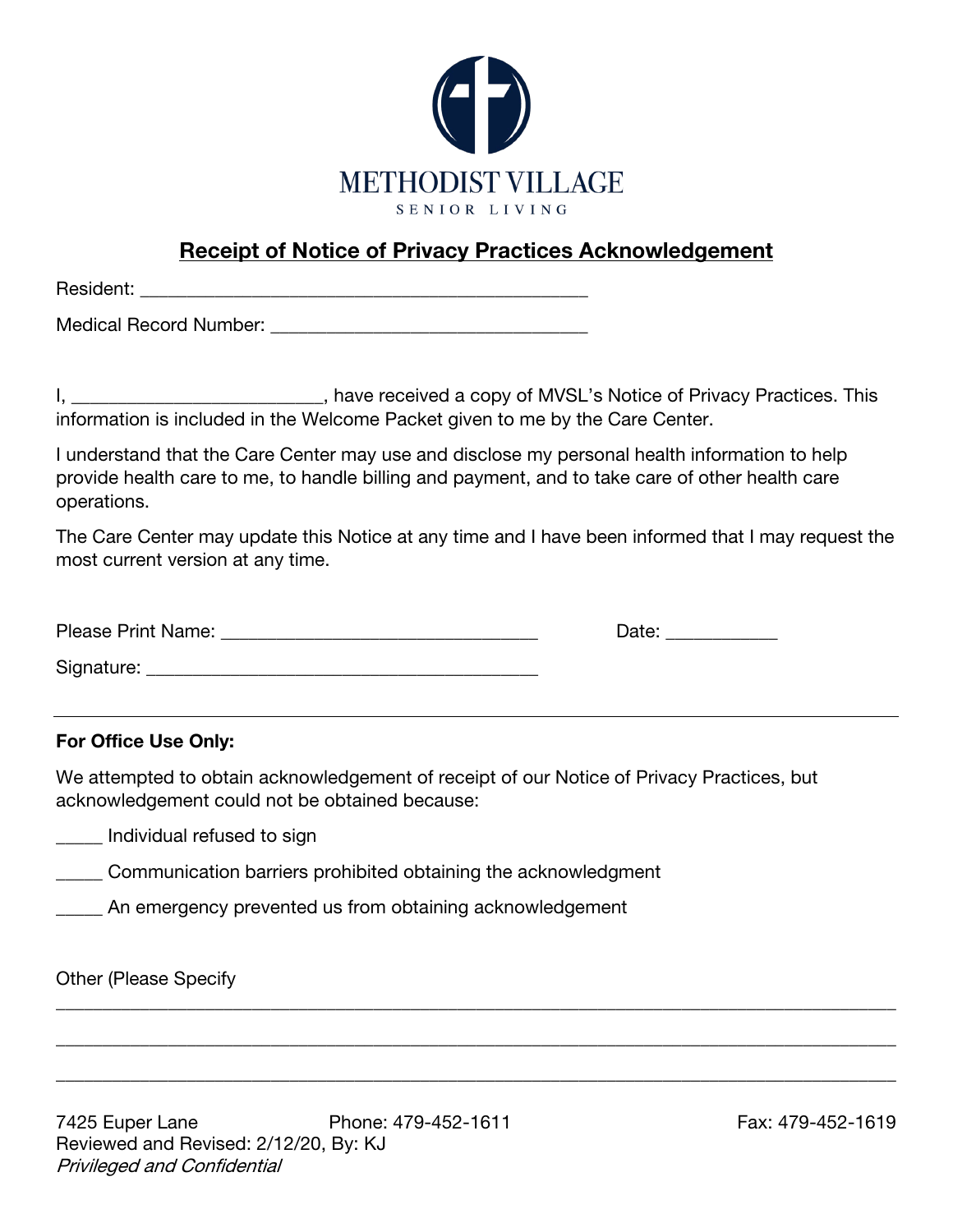

## Do Not Resuscitate (DNR) Policy

DNR means that in the event of cardiac or respiratory arrest no Cardiopulmonary Resuscitation (CPR) will be initiated to revive the individual.

CPR, at MVSL includes the use of manual chest compressions and artificial respirations to attempt to preserve function while waiting for Emergency Medical Service (EMS) transportation to the nearest Emergency Room.

If a resident and/ or family member requests a DNR the following steps must be followed:

- 1. The physician must write an order for DNR to be exercised in the event of death of that individual.
- 2. The resident and/ or responsible party acting on his/ her behalf must sign the acknowledgement (attached) that MVSL requires to ensure that full disclosure has been made to all parts.
- 3. A member of MVSL' s administration will be available to visit with the family to answer any questions regarding the DNR policy so that the family is certain what this order means, prior to signing the acknowledgement.

When all of the above requirements have been met then the order for DNR will be exercised in the event of death.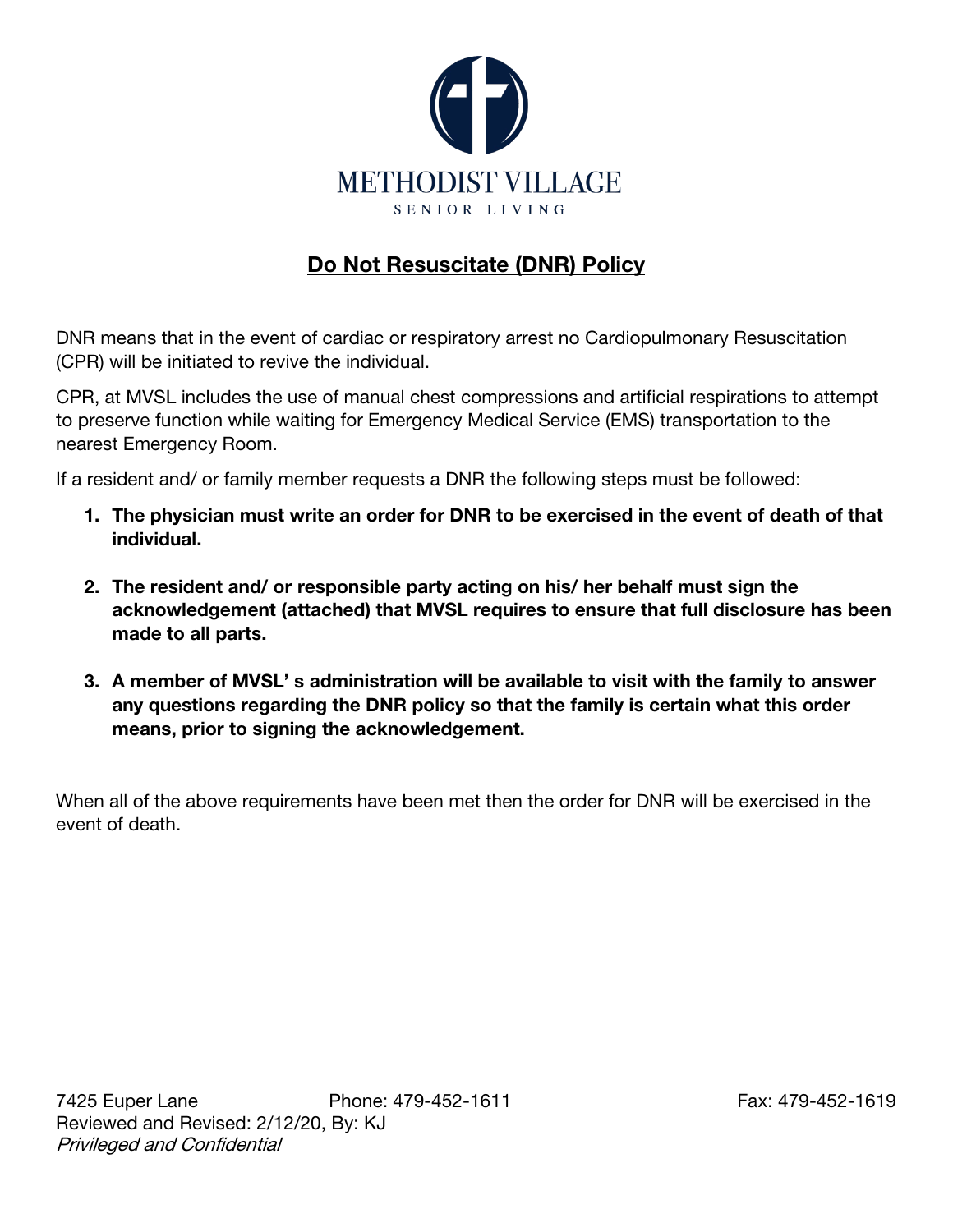

# Do Not Resuscitate (DNR) Acknowledgement)

| Do NOT initiate Cardiopulmonary Resuscitation (CPR) in the event of cardiac or respiratory<br>arrest. (DNR) |      |
|-------------------------------------------------------------------------------------------------------------|------|
| Resident/ Responsible Party                                                                                 | Date |
| <b>Witness</b>                                                                                              | Date |
| Initiate Cardiopulmonary Resuscitation (CPR) in the event of cardiac or respiratory arrest.                 |      |
| Resident/ Responsible Party                                                                                 | Date |
| <b>Witness</b>                                                                                              | Date |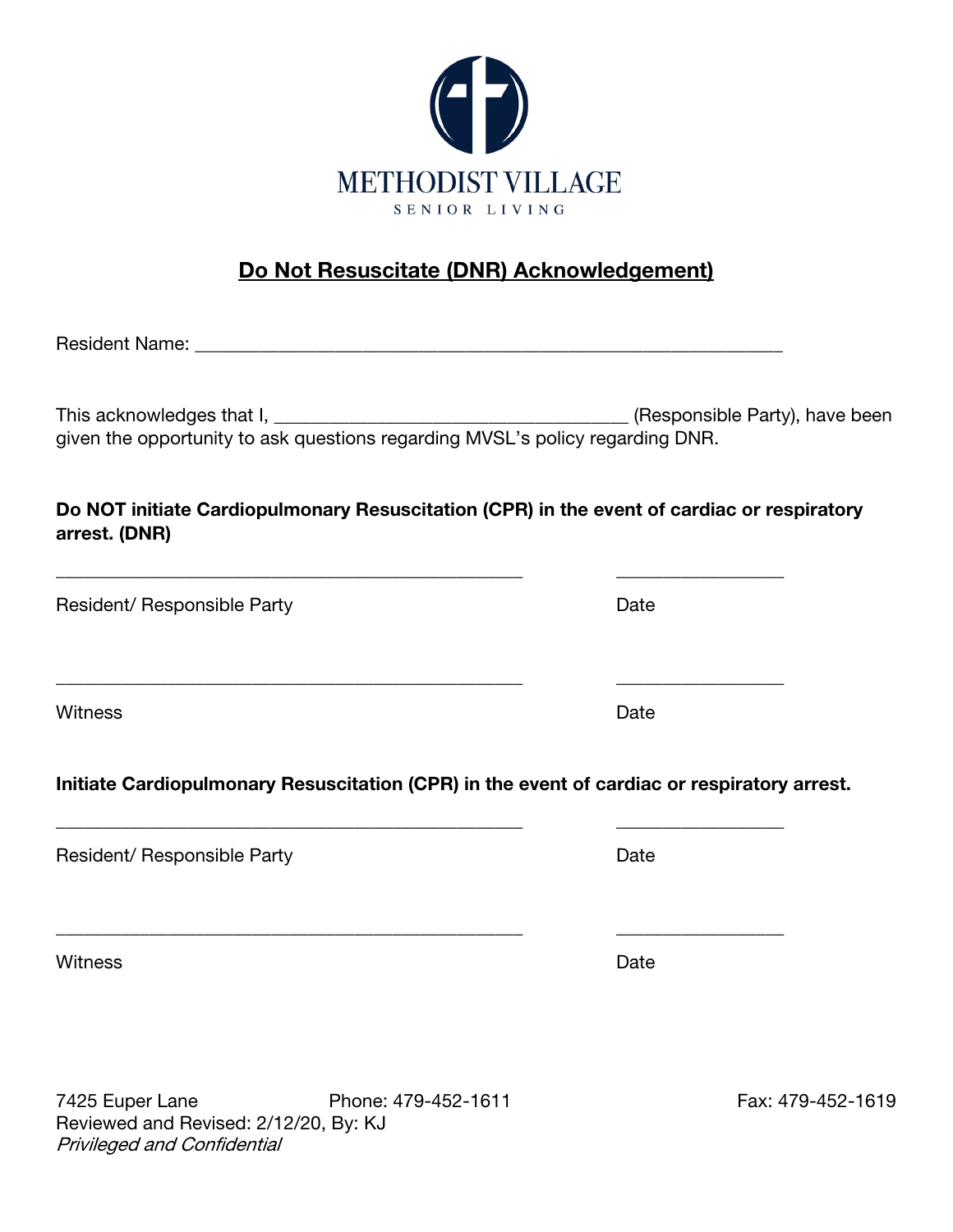

### **Beauty Shop Authorization Form**

Note: Authorization Form Must Be Completed Before Services Are Rendered

|                                                                                                                                                                                                                                     |                            | Room: ___________ |  |  |
|-------------------------------------------------------------------------------------------------------------------------------------------------------------------------------------------------------------------------------------|----------------------------|-------------------|--|--|
| <b>SERVICE DESCRIPTION</b>                                                                                                                                                                                                          | <b>CHARGE Example 2014</b> | <b>FREQUENCY</b>  |  |  |
| Men's Haircut Mentender State Communist Communist Communist Communist Communist Communist Communist Communist Communist Communist Communist Communist Communist Communist Communist Communist Communist Communist Communist Co      |                            | \$12.00           |  |  |
| <u>Women's Haircut \$15.00</u>                                                                                                                                                                                                      |                            |                   |  |  |
| Women's Shampoo/Cut/Style                                                                                                                                                                                                           |                            | \$24.00           |  |  |
| Shampoo Set/Style <b>Shampoo Set/Style</b>                                                                                                                                                                                          |                            | \$15.00           |  |  |
| Hot Towel & Shave North American                                                                                                                                                                                                    |                            | \$10.00           |  |  |
| Beard Trim <b>Beard</b> Trim                                                                                                                                                                                                        |                            | \$8.00            |  |  |
| <u>Full Color/Style [1994]</u>                                                                                                                                                                                                      |                            | \$40.00           |  |  |
| Full Color/Cut/Style                                                                                                                                                                                                                |                            | \$45.00           |  |  |
| Color Rinse (add-on)                                                                                                                                                                                                                |                            | \$5.00            |  |  |
| Perm/Style example and provide a set of the set of the set of the set of the set of the set of the set of the                                                                                                                       |                            | \$40.00           |  |  |
| Perm/Style/Cut <b>Marketer Style</b> And The Market And The Market And The Market And The Market And The Market And The Market And The Market And The Market And The Market And The Market And The Market And The Market And The Ma |                            | \$50.00           |  |  |
| Relaxer/Style expansion and a set of the set of the set of the set of the set of the set of the set of the set o                                                                                                                    |                            | \$34.00           |  |  |
|                                                                                                                                                                                                                                     |                            | \$20.00           |  |  |
| Press & Curl <b>Press &amp; Curl</b>                                                                                                                                                                                                |                            | \$35.00           |  |  |
| <b>Style</b>                                                                                                                                                                                                                        | \$8.00                     |                   |  |  |

7425 Euper Lane Phone: 479-452-1611 Fax: 479-452-1619 Reviewed and Revised: 7/26/21 KJ; 2/14/22 KJ Privileged and Confidential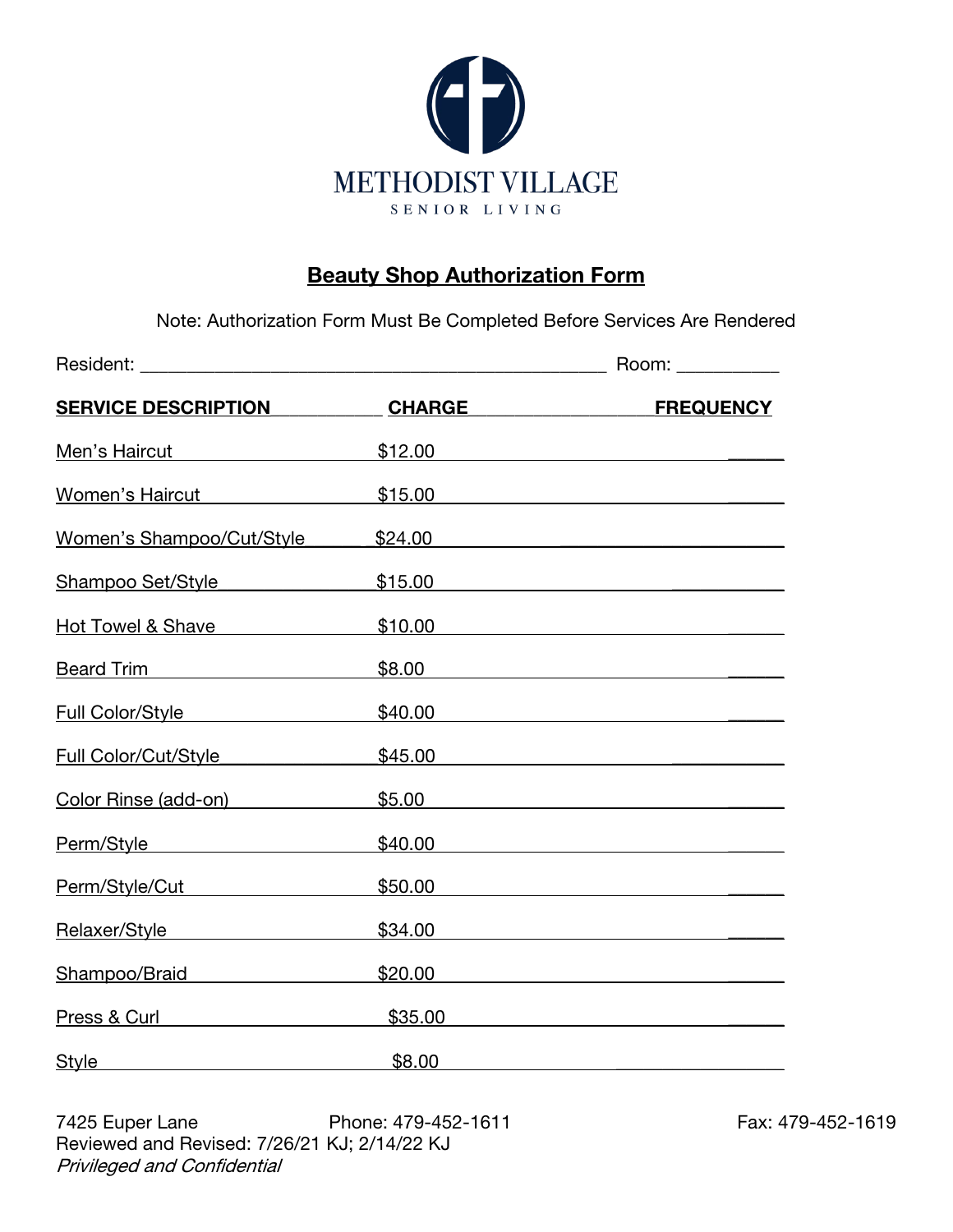

| <b>Full Manicure</b> | \$25.00 |
|----------------------|---------|
| <b>Full Pedicure</b> | \$30.00 |
| Polish & Trim        | \$10.00 |

All Salon Service Pricing includes chemicals, products, and equipment.

| Is the resident diabetic?      | <b>YES</b> | <b>NO</b> |      |  |
|--------------------------------|------------|-----------|------|--|
| Known allergies:               |            |           |      |  |
|                                |            |           |      |  |
|                                |            |           |      |  |
| Resident/ Responsible Party    |            |           | Date |  |
| Responsible Party Phone Number |            |           |      |  |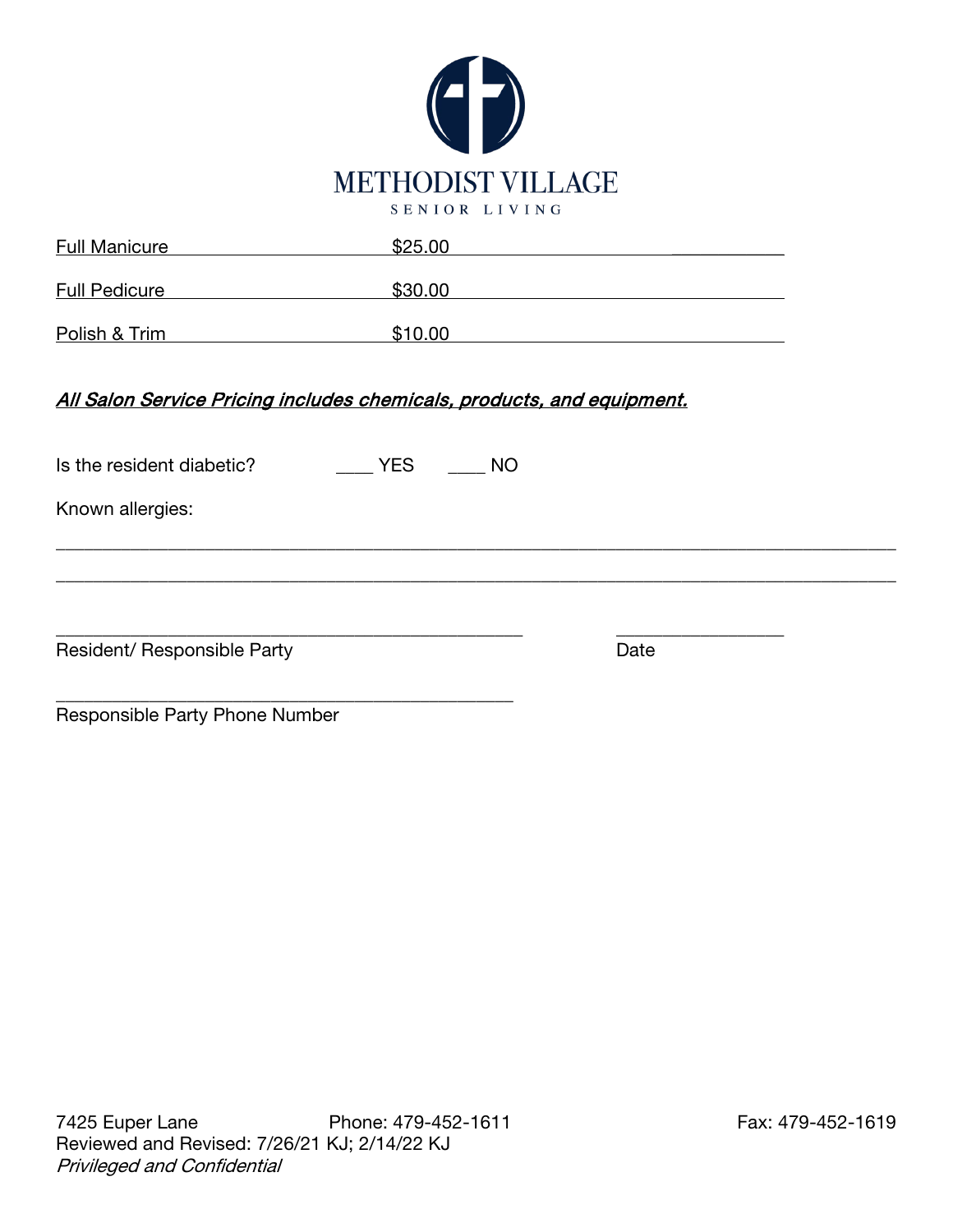

## Family Foot Care

Dear Resident, Family, or Responsible Party:

Our Care Center is offering Podiatry Services to our residents on a regular basis, through Senior Works.

Basic foot care (cutting or removal of corns or calluses and/ or trimming of nails) is considered routine care and not covered under normal Medicare guidelines. The fee for this service is typically \$7.00.

If you are interested in having Senior Works provide this service, please give your authorization as stated below. All other services will be evaluated and filed appropriately with the resident's medical insurance.

Please Print

Resident's Name: <u>and the set of the set of the set of the set of the set of the set of the set of the set of the set of the set of the set of the set of the set of the set of the set of the set of the set of the set of th</u>

\_\_\_\_\_\_\_\_\_\_\_\_\_\_\_\_\_\_\_\_\_\_\_\_\_\_\_\_\_\_\_\_\_\_\_\_\_\_\_\_\_\_ \_\_\_\_\_\_\_\_\_\_\_\_\_\_\_\_\_\_

Care Center: Methodist Village Senior Living\_\_

I give authorization for Senior Works to treat the above-named resident for services listed above. I understand that this service is not covered under Medicare and I will be responsible for payment. This will be performed every 14 weeks unless otherwise advised.

Signature of Responsible Party **Date** Date **Date** 

Mail invoices to: **With an allegeration**  $\overline{a}$ 

Street Address City, State, Zip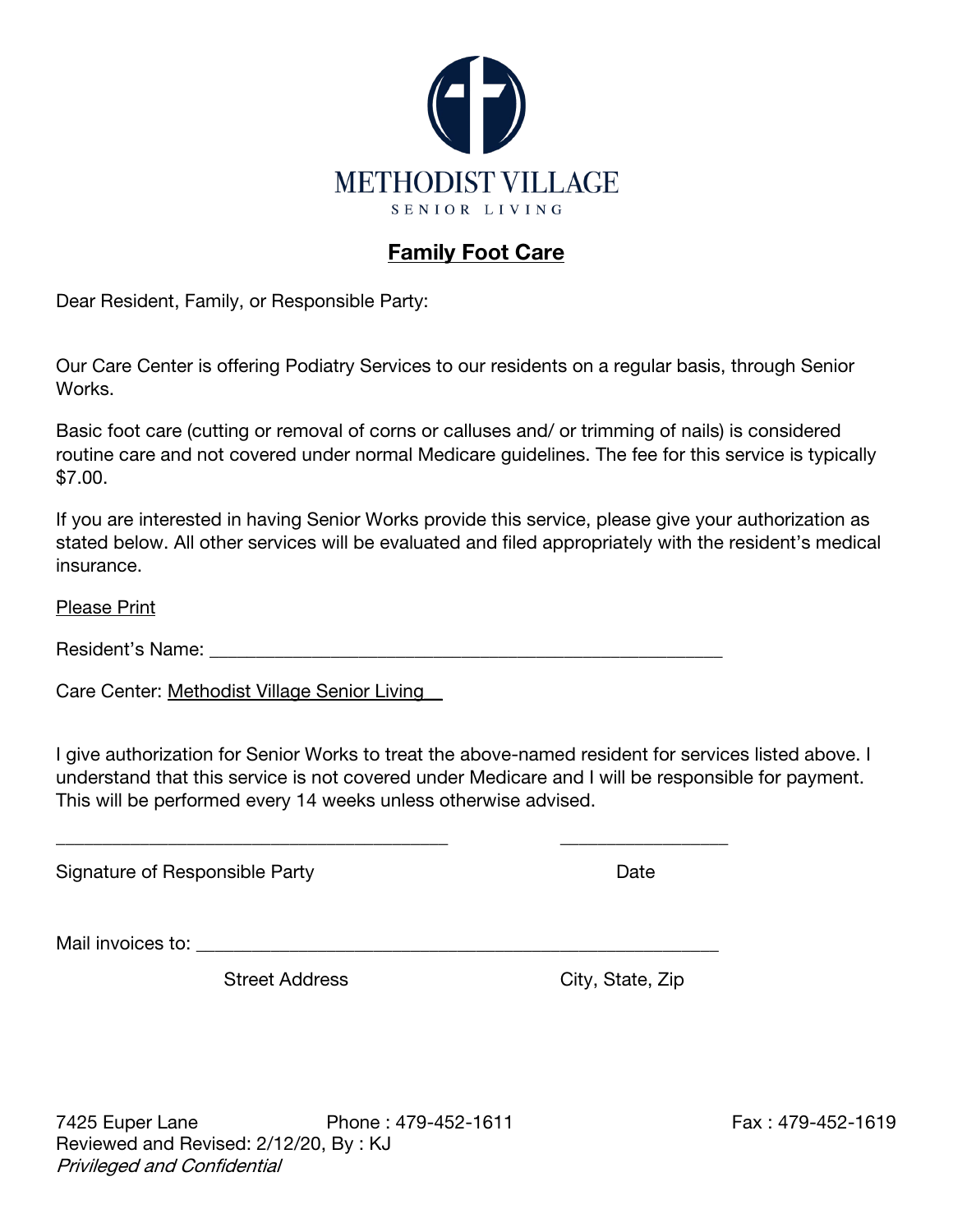

## Medical Authorization

Resident Name: \_\_\_\_\_\_\_\_\_\_\_\_\_\_\_\_\_\_\_\_\_\_\_\_\_\_\_\_\_\_\_\_\_\_\_\_\_\_\_\_\_\_\_\_\_\_\_\_\_\_\_\_\_\_\_\_\_\_\_\_\_\_\_

#### I. AUTHORIZATION FOR TREATMENT

I hereby authorize the physician(s) in charge of my care and treatment to authorize or administer any medications or treatments, which may be deemed necessary, while I am a resident of MVSL.

#### II. NOTICE OF RIGHTS, SERVICES AND RESPONSIBILITIES

I have received a copy of the Influenza, Pneumococcal, and COVID-19 Vaccine (VIS) Statements.

Yes\_\_\_\_\_\_\_ (Please Initial) \_\_\_\_\_\_\_\_\_

#### III. INFLUENZA AND PNEUMOCOCCAL VACCINE

| Have you had your Influenza Vaccine Yes     | Nο |
|---------------------------------------------|----|
| Have you had your Pneumococcal Vaccines Yes |    |
| If yes, when/where?                         |    |

I hereby authorize MVSL to administer an annual influenza vaccine once every year.

Yes, I give authorization for a yearly influenza vaccine.

No, I deny authorization for a yearly influenza vaccine.

If refused, provide reason:  $\blacksquare$ 

I hereby authorize MVSL to administer Pneumococcal vaccines as recommended by ADH/CDC.

**The Yes, I give authorization for a Pneumococcal vaccine.** 

No, I deny authorization for a Pneumococcal vaccine.

If refused, provide reason: \_\_\_\_\_\_\_\_\_\_\_\_\_\_\_\_\_\_\_\_\_\_\_\_\_\_\_\_\_\_\_\_\_\_\_\_\_\_\_\_\_\_\_\_\_\_\_\_\_\_\_\_\_\_

7425 Euper Lane Phone: 479-452-1611 Fax: 479-452-1619 Reviewed and Revised: 2/12/20 KJ; 5/13/21 KJ; 6/15/21 KJ; 3/25/22 KW Privileged and Confidential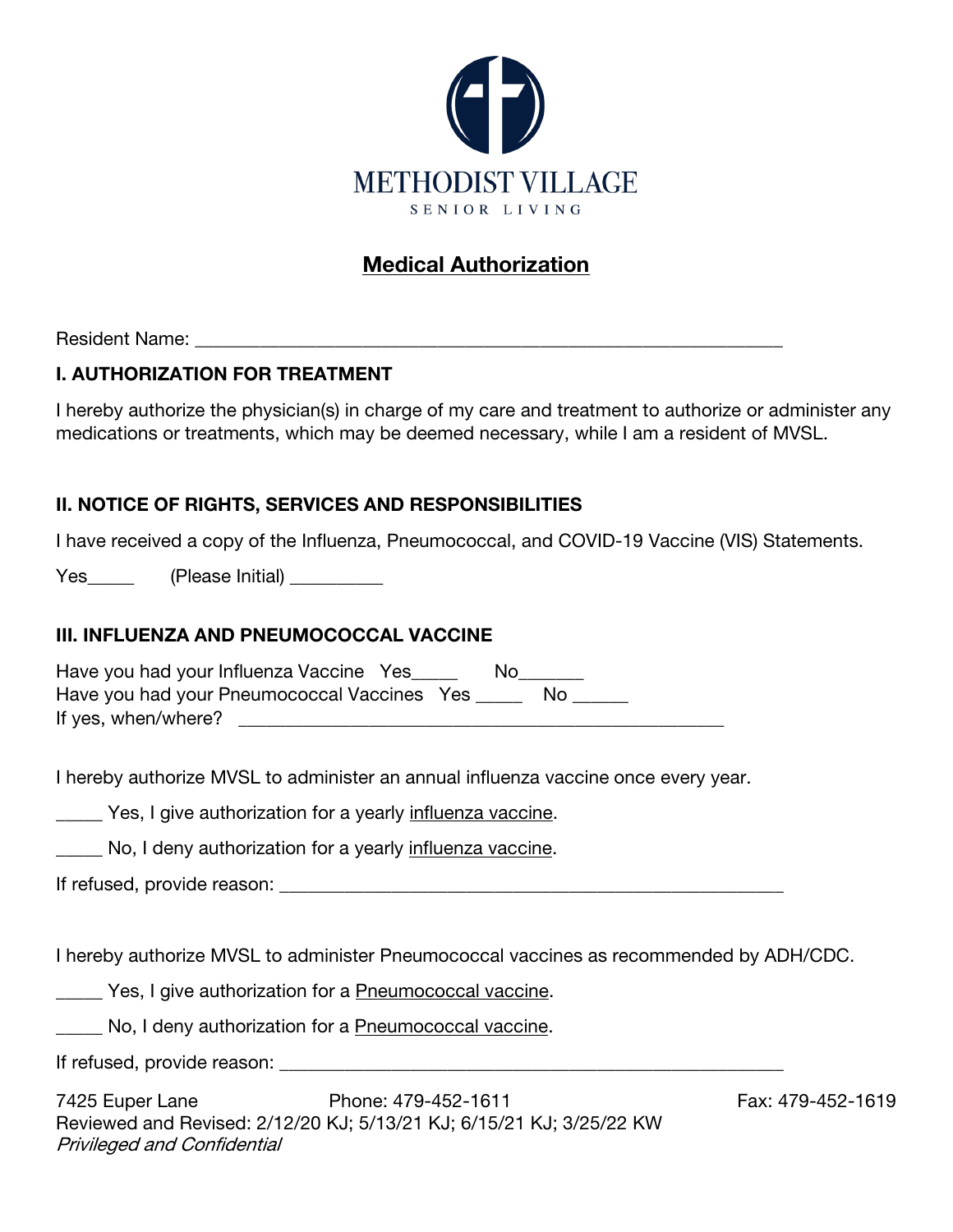

#### IV. COVID-19 VACCINE

|  | Have you had your COVID-19 Vaccine Yes | No. |
|--|----------------------------------------|-----|
|  |                                        |     |

I hereby authorize MVSL to administer the COVID-19 vaccines as recommended by ADH/CDC.

|  |  |  | Yes, I give authorization for a COVID-19 vaccine. |
|--|--|--|---------------------------------------------------|
|--|--|--|---------------------------------------------------|

No, I deny authorization for a COVID-19 vaccine.

If already received:

| Date: | <b>Administering Facility:</b> |
|-------|--------------------------------|
|-------|--------------------------------|

\_\_\_\_\_\_\_\_\_\_\_\_\_\_\_\_\_\_\_\_\_\_\_\_\_\_\_\_\_\_\_\_\_\_\_\_\_\_\_\_\_\_\_ \_\_\_\_\_\_\_\_\_\_\_\_\_\_\_\_\_\_

\_\_\_\_\_\_\_\_\_\_\_\_\_\_\_\_\_\_\_\_\_\_\_\_\_\_\_\_\_\_\_\_\_\_\_\_\_\_\_\_\_\_\_ \_\_\_\_\_\_\_\_\_\_\_\_\_\_\_\_\_\_

If refused, provide reason: \_\_\_\_\_\_\_\_\_\_\_\_\_\_\_\_\_\_\_\_\_\_\_\_\_\_\_\_\_\_\_\_\_\_\_\_\_\_\_\_\_\_\_\_\_\_\_\_\_\_\_\_\_\_

Resident/ Responsible Party **Date** Date **Date** 

Administrator/ Admissions Coordinator **Date** Date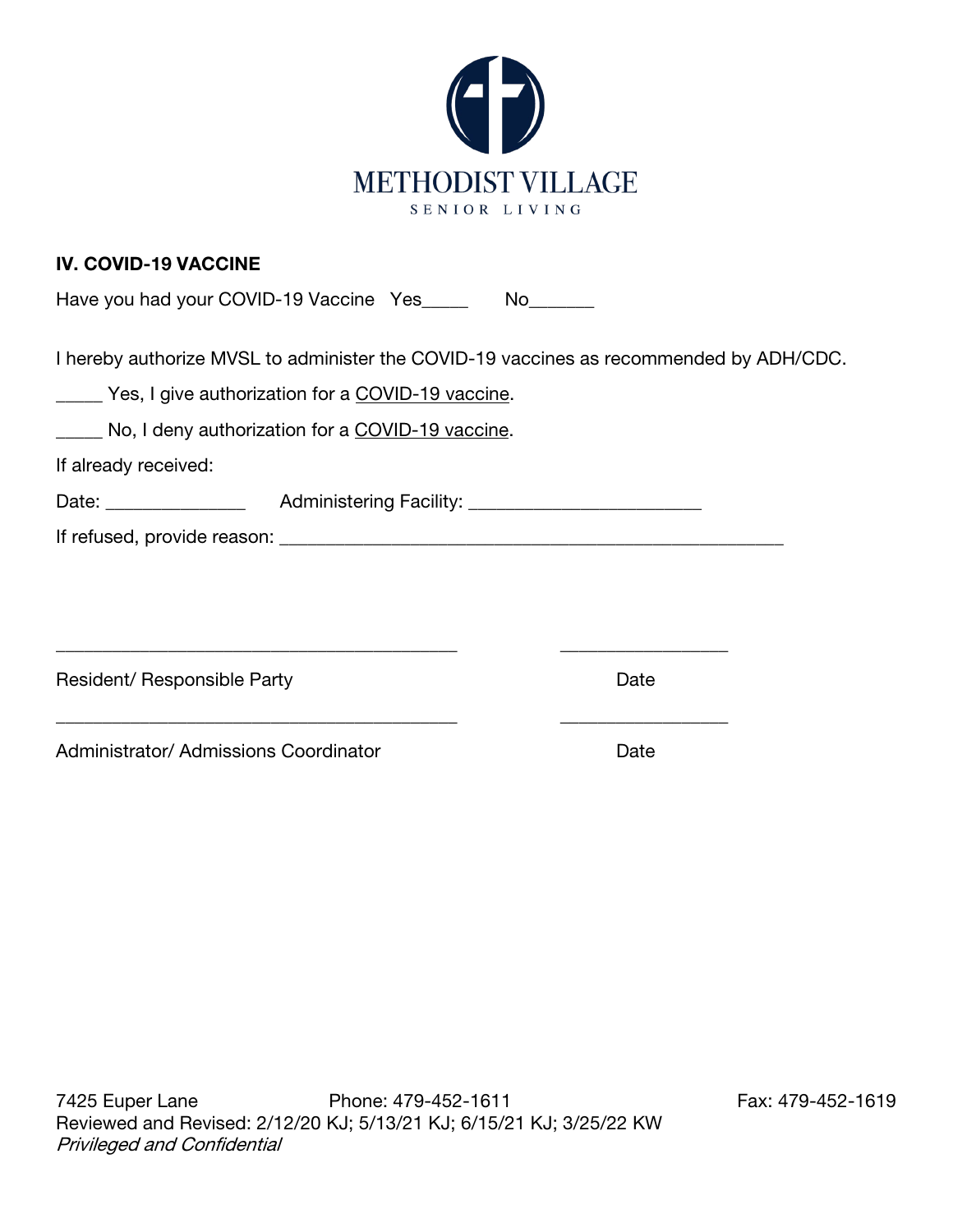

#### Preferred Pharmacy

Resident:

Methodist Village Senior Living has a contract with TruCare Pharmacy for all of its pharmaceutical needs. TruCare Pharmacy is a closed-door pharmacy in Fort Smith designed to meet the specific needs of long-term care residents in nursing facilities.

We respect the right of our residents and their responsible party to choose which pharmacy they would like to use, however, because ordering from many different pharmacies takes the time of our nurses from our residents there will be a \$20 monthly administrative fee added for those who choose to use a different pharmacy other than TruCare.

If you choose to go with another Pharmacy, please choose one of the pharmacies listed below by initialing on the line provided by each name.

| Central Discount: Entry of the Central Discount | Medisav Pharmacy: __________________ |
|-------------------------------------------------|--------------------------------------|
| Coleman Pharmacy: __________________            | Stonewood Village:                   |
| Health Depot:                                   | TruCare Pharmacy:                    |

MVSL will also accept other forms of pharmacy services because we do realize that insurances and veteran's services require mail order style delivery. If you choose mail order, MVSL will request that you select a pharmacy from the above list to be used as an alternate for emergency medication and medication unable to be obtained from mail order.

If any type of mail order medication is going to be used here at MVSL please, on the lines below, fill out the name of the program and any other pertinent information regarding medication delivery.

 $\frac{1}{2}$ 

| Resident/ Responsible Party                                                                    | Date                |                   |
|------------------------------------------------------------------------------------------------|---------------------|-------------------|
| 7425 Euper Lane<br>Reviewed and Revised: 2/12/20, By: KJ<br><b>Privileged and Confidential</b> | Phone: 479-452-1611 | Fax: 479-452-1619 |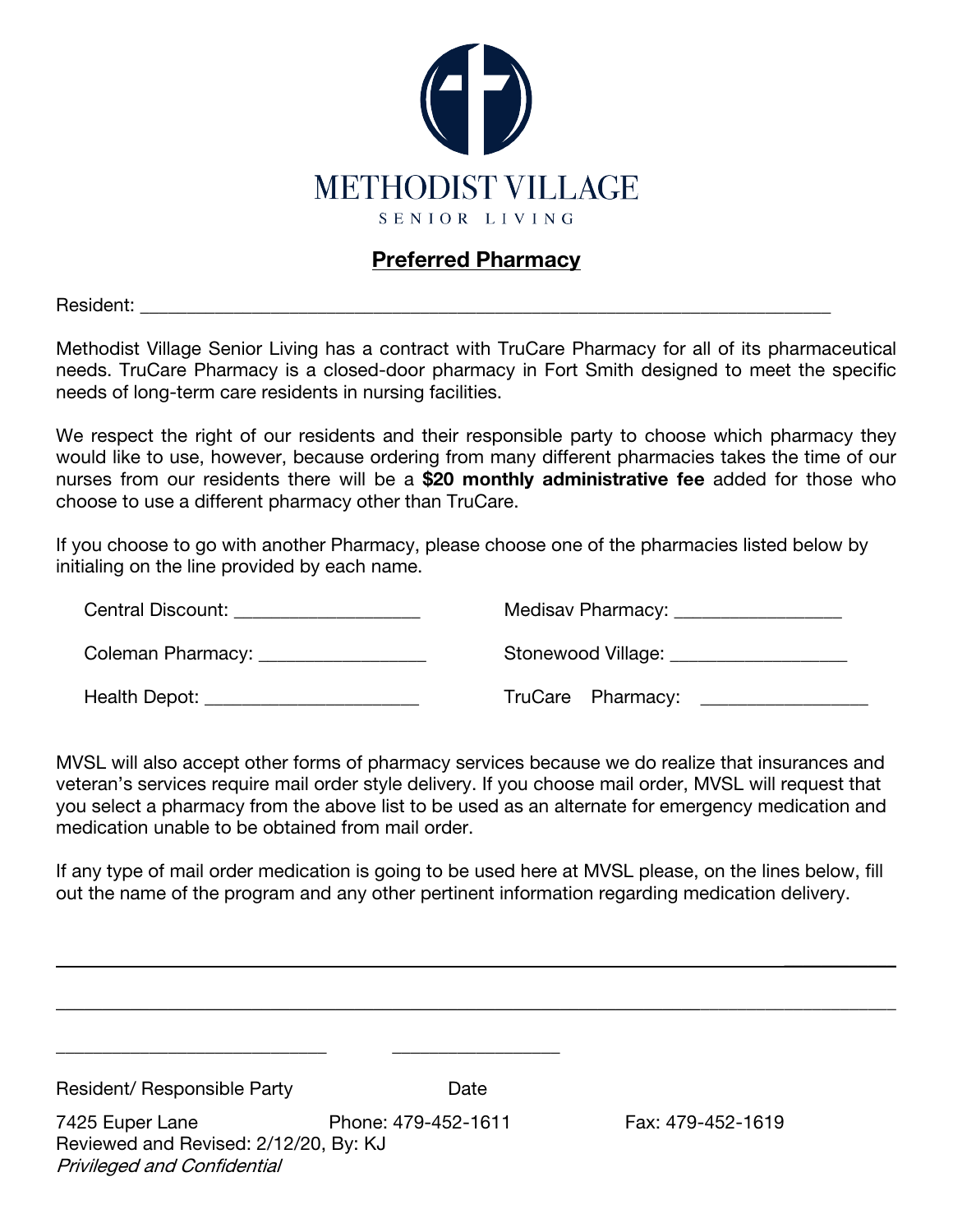

#### RESIDENT AND FACILITY MUTUAL ARBITRATION AGREEMENT

This Arbitration Agreement (the "Agreement") is hereby entered into between Methodist Village Senior Living (the "Facility"), and **Example 20** (the undersigned "Resident" or the Resident's "Responsible Party"), separately from the Admission Agreement. The "Responsible Party" is the Resident's legal guardian, if one has been appointed, or the Resident's attorney-in-fact, if the Resident has executed a power of attorney. If the Resident does not have an appointed guardian, and has not executed a power of attorney, the "Responsible Party" is another individual or family member who agrees to assist the Facility in providing for the Resident's health, care, and maintenance. The "Facility" shall collectively refer to the nursing Facility and all Facility's agents, assignees, including assignees' agents, employees, officers, directors, shareholders, direct and indirect parent, subsidiaries, affiliates, predecessors, and successors to the full extent permitted by applicable law. The Resident or Responsible Party and the Facility shall be collectively referred to as the "Parties". The Parties intend that this agreement shall inure to the benefit of and bind the Parties; their successors and assigns; the owners, agents, employees, and independent contractors of the Facility and any affiliated entities; all persons whose claim is derived through or on behalf of the Resident, including that of any parent, spouse, child, guardian, executor, administrator, legal representative, or heir of the Resident; and any person whose claim is predicated on conduct involving the Resident or the aforementioned individuals.

It is understood and agreed by the Parties that any legal dispute, controversy, demand, or claim that arises out of or relates to the Admission Agreement or any service or health care provided by the Facility that would constitute a cause of action in a court of law that the Facility may have now or in the future against the Resident or Responsible Party, or that the Resident or Responsible Party may have now or in the future against the Facility, shall be resolved exclusively by binding arbitration to the fullest extent allowed under local, state, and federal law. A neutral Arbitrator will be selected by the Parties to hear the dispute. Specifically, the Facility will provide the Resident or Responsible Party with a list of five individuals qualified to serve as the Arbitrator. The Resident or Responsible Party may select the Arbitrator from the list or propose an alternate list of five individuals qualified to serve as the Arbitrator to the Facility for its selection. The alternate list must contain the names of Arbitrators with five or more years of experience and be licensed Arkansas attorneys whose offices are located within the State of Arkansas. If the Parties cannot agree on an Arbitrator by mutual agreement, the American Arbitration Association will select an Arbitrator in accordance with American Arbitration Association Rules. The Facility will contact the selected Arbitrator and finalize the appointment. The Resident or Responsible Party and the Facility will have the right to be represented by any attorney at the arbitration hearing, which will be conducted at a venue that is convenient to the parties. Each party shall bear its own fees and expenses of preparing for and participating in the arbitration. The Facility will pay the Arbitrator's fee and the court reporter's fee. The decision of the Arbitrator binds both parties and is final. The Arbitrator's

Created- 8/6/21

Page 1 of 4 7811 Euper Lane Phone: 479-755-6305 Fax: 479-452-1619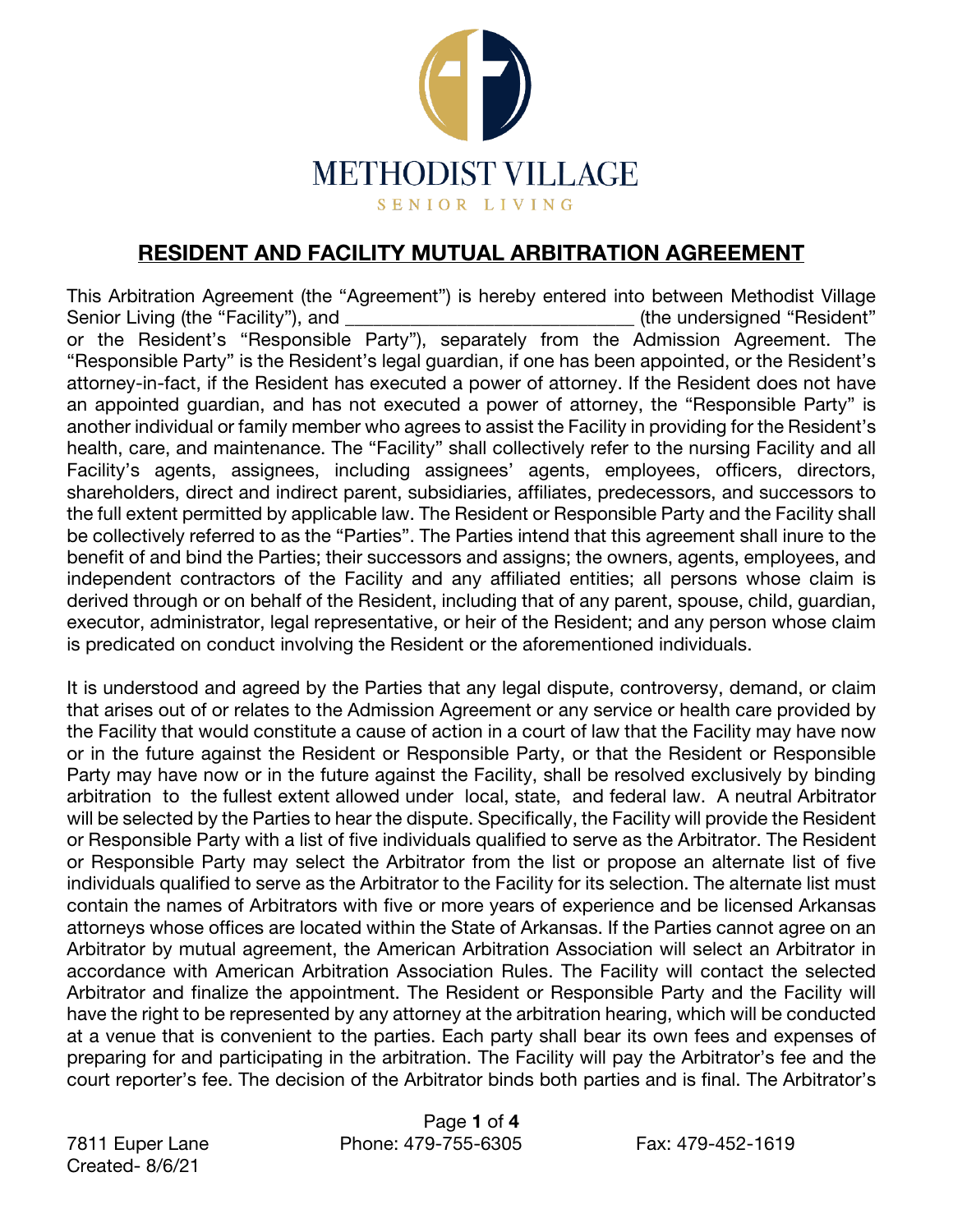written decision shall state the reasons supporting the Arbitrator's decisions and shall be based upon on governing law and evidence cited.

This Arbitration Agreement is executed separately from, the Admission Agreement, and is not a condition of admission. The Resident or Responsible Party has the right not to sign this Agreement. Failure to sign this Agreement is not a requirement to continue to receive care at the Facility. Once signed, this Arbitration Agreement governs the resolution of all claims to the maximum extent permitted by all local, state and federal law by all Parties and all their successors and assigns; the owners, agents, employees, and independent contractors of the Facility and any affiliated entities; all persons whose claim is derived through or on behalf of the Resident, including that of any parent, spouse, child, guardian, executor, administrator, legal representative, or heir of the Resident; and any person whose claim is predicated on conduct involving the Resident or the aforementioned individuals The Resident or Responsible Party has the right to rescind this Agreement within thirty (30) calendar days of signing it by providing written notice to the Facility.

The Arbitrator shall have exclusive authority to resolve any dispute relating to the interpretation applicability, enforceability, or formation of the Agreement, including, but not limited to, any claim that all or any part of this Agreement is void or voidable.

The Resident or Responsible Party understand that nothing in this Agreement prevents the filing of any grievance under the Facility's grievance policy; communicating with federal, state, or local officials, including but not limited to federal and state surveyors, other federal or state health department employees, and representatives of the Office of the State Long-Term Care Ombudsman regarding any matter relating to the Facility; appealing an involuntary transfer or discharge to the appropriate state or federal agency; or any making complaint with an appropriate state or federal agency concerning resident abuse, neglect, or misappropriation of resident property.

This agreement to arbitrate includes, but is not limited to, any claim for payment, nonpayment, or refund for services rendered to the Resident by the Facility, violations of any right granted to the Resident by law or by the Admission Agreement, breach of contract, fraud, or misrepresentation, negligence, gross negligence, malpractice, or claims based on any department from accepted medical or health care or safety standards, as well as any and all claims for equitable relief or claims based on contract, tort, statute, fact, or inducement. All actions or claims must be brought within the statute of limitations established in the applicable state or federal law pertaining to the underlying claim.

All claims based in whole or in part of the same incident, transaction, or related course of care or services provided by the Facility to the Resident shall be arbitrated in one proceeding. A claim shall be waived and forever barred if it arose and should reasonably have been discovered prior to the date upon which notice of arbitration is given to the Facility or received by the Resident or Responsible Party and such claim is not presented in the arbitration proceeding. Any award of the Arbitrator may be entered as a judgment in any court having jurisdiction. The Parties agree that damages awarded, if any, in an arbitration conducted pursuant to this Agreement shall be determined in accordance with the provisions of the state or federal law applicable to a comparable civil action filed in the State in which the Facility is located, including any prerequisites to, credit against, or limitations on such damages. The Parties also agree that they will not seek representative, consolidated, or class treatment of any claim. For arbitration disputes that are resolved under this Agreement, the Facility agrees to maintain records of the Arbitrator's decisions

Created- 8/6/21

Page 2 of 4 7811 Euper Lane Phone: 479-755-6305 Fax: 479-452-1619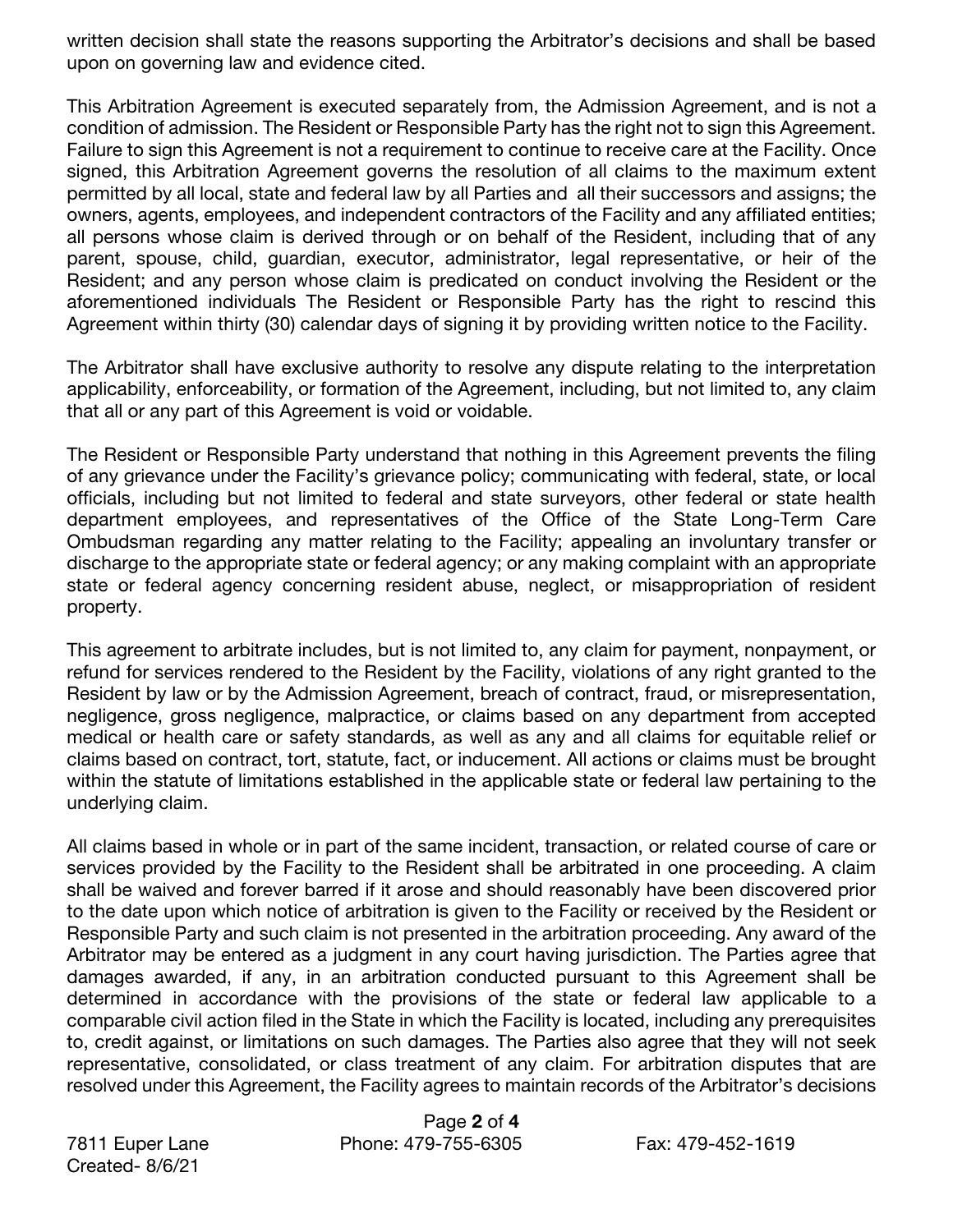for a period of five (5) years after the resolution of the dispute.

Acknowledging and agreeing that the Facility regularly engages in such interstate commerce transactions and that the services provided by the Facility to the Resident involve interstate commerce, the Parties expressly agree that arbitration conducted under this Agreement shall be governed by the Federal Arbitration Act, 9 U.S.C § 1-16 et seq.

The Parties agree that all the provisions contained in the agreement are severable. In the event any portion of this agreement is deemed unenforceable, that portion shall not be effective, and the remainder of the agreement shall remain in full force and effect to the maximum extent permitted by law. This agreement to arbitrate shall not fail because any part, clause, or provision hereof is held to be indefinite or invalid.

The Resident or Responsible Party further understand and acknowledge that (1) the execution of this Arbitration Agreement, in conjunction with the Admission Agreement, is not a condition of admission to the Facility; (2) he or she has been advised that this Agreement will affect his or her legal rights; (3) the Resident or Responsible Party is not required to use the Facility for his or her healthcare needs and that there are numerous other health care providers in the State where the Facility is located that are qualified to provide such care; (4) the Resident and/or Responsible Party has been given an opportunity to seek legal advice concerning the Agreement; (5) this Arbitration Agreement shall remain in effect for all care and services rendered at the Facility subsequent to the date the Agreement was signed, even if such care and services are rendered during a subsequent admission; (6) the Resident or Responsible Party has read, or has had the Agreement read to him or her, and the Resident and/or Responsible Party acknowledges that he/she understands this Agreement; and (7) this Agreement is signed voluntarily and with full knowledge of its terms.

THE PARTIES UNDERSTAND AND AGREE THAT BY ENTERING INTO THIS ARBITRATION AGREEMENT, THEY ARE KNOWINGLY AND VOLUNTARILY GIVING UP AND WAIVING THEIR CONSTITUTIONAL RIGHT TO HAVE THEIR DISPUTES DECIDED IN A COURT OF LAW BEFORE A JUDGE AND A JURY AND ARE INSTEAD MUTUALLY AGREEING TO AND ACCEPTING THE USE OF ARBITRATION.

INITIALS of Resident and/or Responsible Party: \_\_\_\_\_\_\_\_\_\_\_\_\_

By signing below, I acknowledge that I have read and understand the terms of this Arbitration Agreement, which is executed separately from the Admission Agreement, and have had its terms explained to me in a form and manner that I understand, including in a language that I understand, and have had an opportunity to ask questions and to consult any person before signing, including an attorney. I am signing this Arbitration Agreement voluntarily and with full knowledge of its terms.

IN WITNESS WHEREOF, the Parties hereto have executed this Arbitration Agreement, included as part of the Admission Agreement, this \_\_\_\_\_\_\_\_\_\_\_ day of \_\_\_\_\_\_\_\_\_\_\_, 20\_\_\_\_\_\_\_.

Resident

Created- 8/6/21

\_\_\_\_\_\_\_\_\_\_\_\_\_\_\_\_\_\_\_\_\_\_\_\_\_\_\_\_\_\_\_\_\_\_\_\_

Page 3 of 4 7811 Euper Lane Phone: 479-755-6305 Fax: 479-452-1619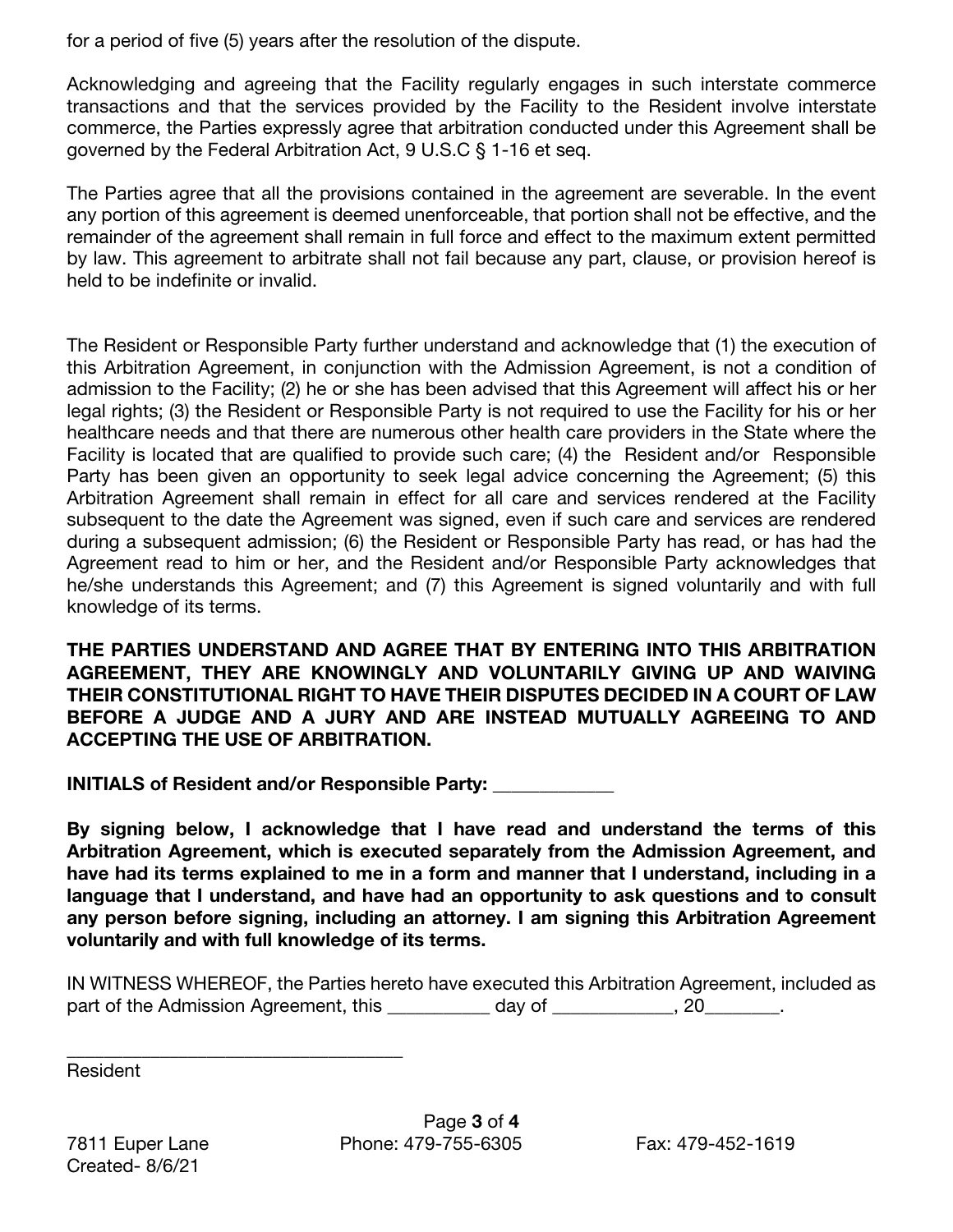Responsible Party

\_\_\_\_\_\_\_\_\_\_\_\_\_\_\_\_\_\_\_\_\_\_\_\_\_\_\_\_\_\_\_\_\_\_\_\_\_\_\_\_ Responsible Party's Relationship to Resident

\_\_\_\_\_\_\_\_\_\_\_\_\_\_\_\_\_\_\_\_\_\_\_\_\_\_\_\_\_\_\_\_\_\_\_\_\_\_\_\_ Witness if executed by Responsible Party

\_\_\_\_\_\_\_\_\_\_\_\_\_\_\_\_\_\_\_\_\_\_\_\_\_\_\_\_\_\_\_\_\_\_\_\_

\_\_\_\_\_\_\_\_\_\_\_\_\_\_\_\_\_\_\_\_\_\_\_\_\_\_\_\_\_\_\_\_\_\_\_\_\_\_\_\_

\_\_\_\_\_\_\_\_\_\_\_\_\_\_\_\_\_\_\_\_\_\_\_\_\_\_\_\_\_\_\_\_\_\_\_\_

Address of Witness

\_\_\_\_\_\_\_\_\_\_\_\_\_\_\_\_\_\_\_\_\_\_\_\_\_\_\_\_\_\_\_\_\_\_\_\_\_\_\_\_ Phone Number of Witness

(Check if Applicable): A copy of my guardianship papers, durable power of attorney or other documentation has been provided to the Facility and is attached.

Facility Representative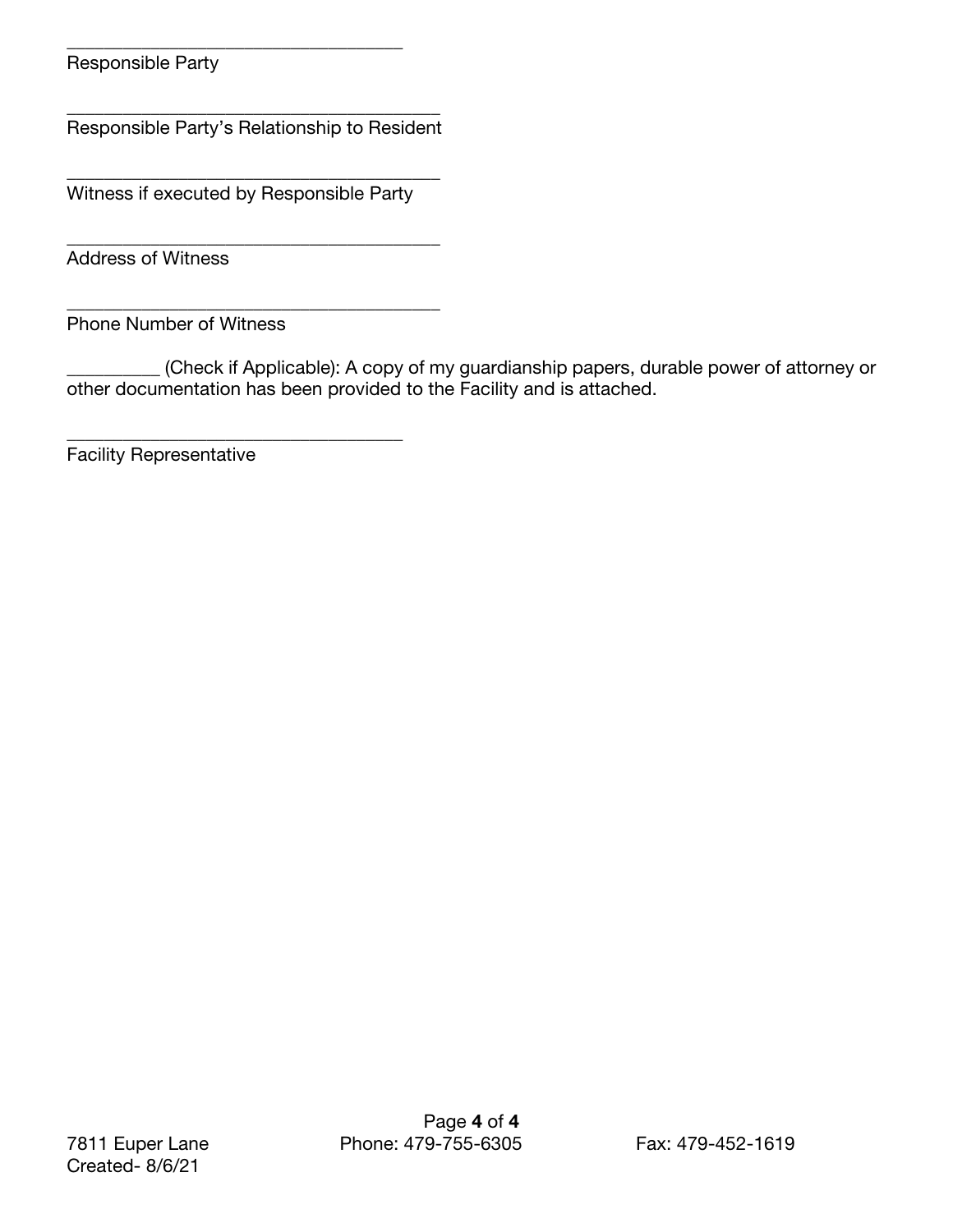

### **Inventory of Personal Items**

Resident:

| <b>Items Retained by Resident</b> |                                    |      |                    |      |                    |  |  |
|-----------------------------------|------------------------------------|------|--------------------|------|--------------------|--|--|
| Qty.                              | <b>Description</b>                 | Qty. | <b>Description</b> | Qty. | <b>Description</b> |  |  |
|                                   | <b>Bathrobe</b>                    |      | <b>Suits</b>       |      | Razor              |  |  |
|                                   | <b>Bed Jacket</b>                  |      | <b>Sweaters</b>    |      | Toothbrush         |  |  |
|                                   | Housecoat                          |      | Vest               |      | Dentures: Total    |  |  |
|                                   | Nightgown                          |      | Sports Jacket      |      | Upper              |  |  |
|                                   | Pajamas                            |      | Coat               |      | Lower              |  |  |
|                                   | <b>Slippers</b>                    |      | <b>Belt</b>        |      | Partial            |  |  |
|                                   | <b>Bra</b>                         |      | <b>Suspenders</b>  |      | Wheelchair         |  |  |
|                                   | Underwear                          |      | Gloves             |      | Walker             |  |  |
|                                   | Garters                            |      | Handkerchiefs      |      | <b>Bible</b>       |  |  |
|                                   | Girdle                             |      | Tie                |      | Other: Total       |  |  |
|                                   | Hose                               |      | Scarf              |      |                    |  |  |
|                                   | Slip                               |      | Hat/Cap            |      |                    |  |  |
|                                   | <b>Socks</b>                       |      | <b>Shoes</b>       |      |                    |  |  |
|                                   | T-Shirt                            |      | <b>Boots</b>       |      |                    |  |  |
|                                   | Shirt                              |      | Wallet             |      |                    |  |  |
|                                   | <b>Blouse</b>                      |      | Purse              |      |                    |  |  |
|                                   | Pants                              |      | Luggage            |      |                    |  |  |
|                                   | <b>Shorts</b>                      |      | Comb/Hairbrus      |      |                    |  |  |
|                                   | <b>Skirt</b>                       |      | Glasses w/         |      |                    |  |  |
|                                   | <b>Dresses</b>                     |      | <b>Hearing Aid</b> |      |                    |  |  |
|                                   | ** Continua list on book if nooded |      |                    |      |                    |  |  |

Continue list on back if needed.

\_\_\_\_Dentures Marked \_\_\_\_Glasses Marked \_\_\_\_Clothing Marked \_\_\_\_Other Marked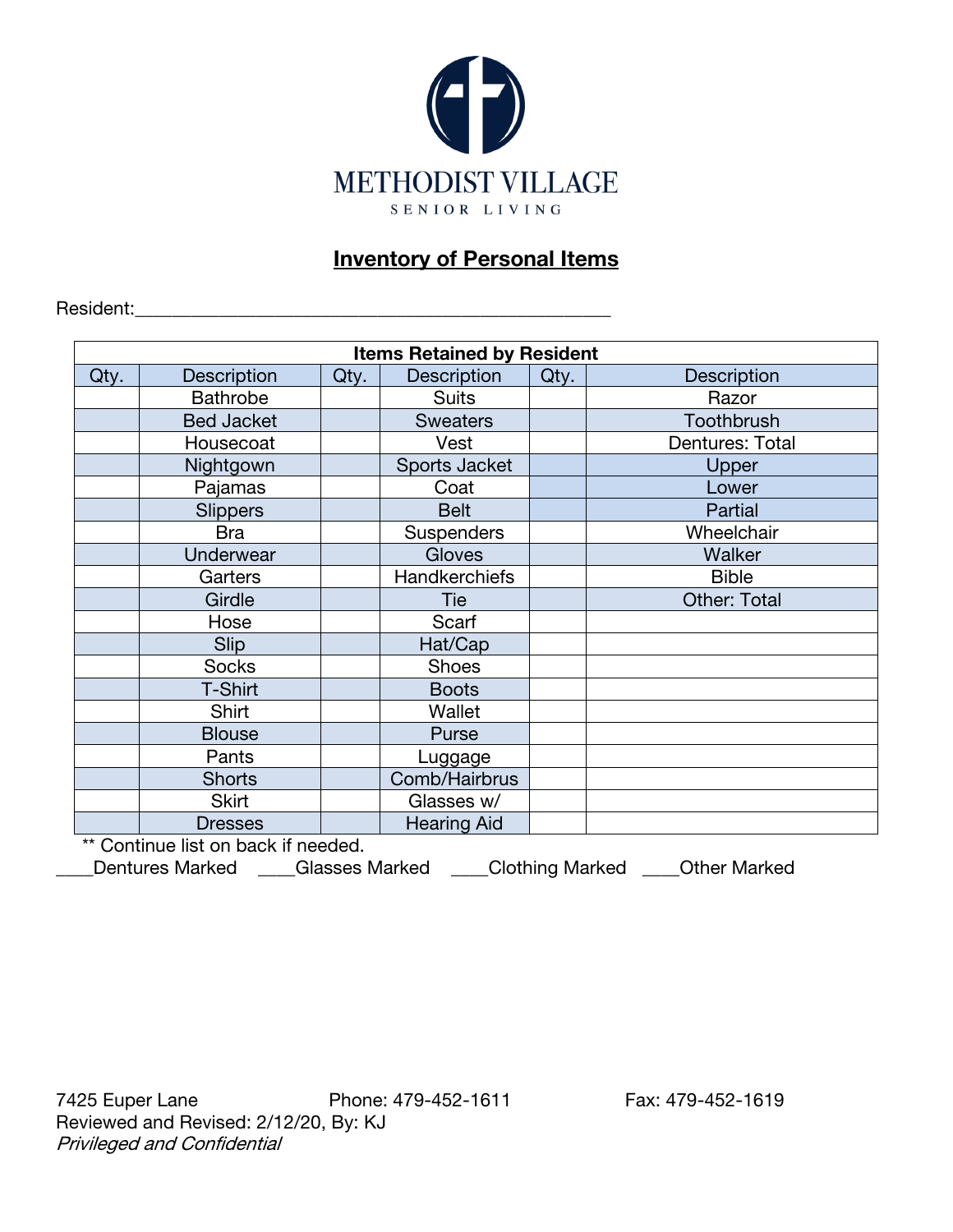

| <b>Items Acquired After Admission</b> |                                               |  |  |  |  |  |
|---------------------------------------|-----------------------------------------------|--|--|--|--|--|
| Date                                  | <b>Initials</b><br><b>Description</b><br>Qty. |  |  |  |  |  |
|                                       |                                               |  |  |  |  |  |
|                                       |                                               |  |  |  |  |  |
|                                       |                                               |  |  |  |  |  |
|                                       |                                               |  |  |  |  |  |
|                                       |                                               |  |  |  |  |  |
|                                       |                                               |  |  |  |  |  |
|                                       |                                               |  |  |  |  |  |

| <b>Items Removed After Admission</b> |      |             |                 |  |  |
|--------------------------------------|------|-------------|-----------------|--|--|
| Date                                 | Qtv. | Description | <b>Initials</b> |  |  |
|                                      |      |             |                 |  |  |
|                                      |      |             |                 |  |  |
|                                      |      |             |                 |  |  |
|                                      |      |             |                 |  |  |
|                                      |      |             |                 |  |  |
|                                      |      |             |                 |  |  |
|                                      |      |             |                 |  |  |

| <b>On Admission</b>                                                                                                                                                                                                                                                                                | <b>On Discharge</b>                                        |  |
|----------------------------------------------------------------------------------------------------------------------------------------------------------------------------------------------------------------------------------------------------------------------------------------------------|------------------------------------------------------------|--|
| I/We take full responsibility for the articles<br>retained in my possession and any others<br>brought to me while a patient in the facility<br>and acknowledge receipt of a copy of this<br>form. This facility cannot assume any<br>responsibility for valuables left in patient's<br>possession. | I acknowledge receipt of all resident's personal<br>items. |  |
| Responsible Party:                                                                                                                                                                                                                                                                                 | Responsible Party:                                         |  |
| Date:                                                                                                                                                                                                                                                                                              | Date:                                                      |  |
| Care Center Rep:                                                                                                                                                                                                                                                                                   | Care Center Rep:                                           |  |
| Date:                                                                                                                                                                                                                                                                                              | Date: Date:                                                |  |

7425 Euper Lane Phone: 479-452-1611 Fax: 479-452-1619 Reviewed and Revised: 2/12/20, By: KJ Privileged and Confidential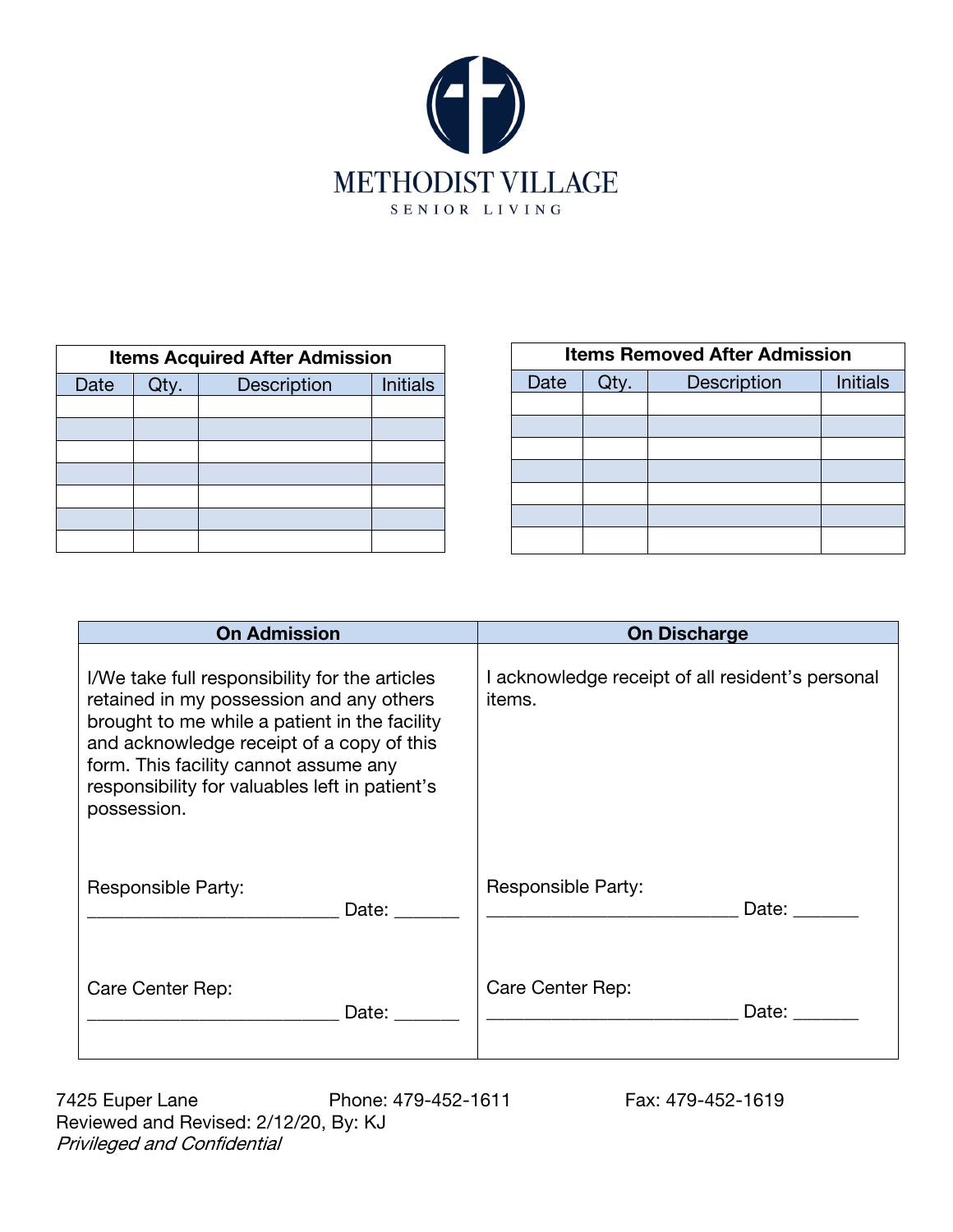

#### **Social History** Please Return Within 5 Days

|                                                                                              | Resident's Birth Order:           |  |  |
|----------------------------------------------------------------------------------------------|-----------------------------------|--|--|
|                                                                                              | Number of Siblings: _____         |  |  |
| Number Living: _____ Number Deceased: _____                                                  |                                   |  |  |
| <b>Surviving Siblings Names:</b>                                                             |                                   |  |  |
|                                                                                              | Occupation: ____________________  |  |  |
|                                                                                              | Occupation: ___________________   |  |  |
|                                                                                              |                                   |  |  |
| Level of Education: _____________________________                                            | School Attended: ________________ |  |  |
|                                                                                              |                                   |  |  |
| Marital Status: <u>___________________</u> Name of Spouse: _________________________________ |                                   |  |  |
| Number of Years Married: ________                                                            |                                   |  |  |
| Number of Children: Living: _____ Deceased: ____                                             |                                   |  |  |
| <b>Children's Names:</b>                                                                     |                                   |  |  |
| Grandchildren:                                                                               |                                   |  |  |
|                                                                                              |                                   |  |  |
|                                                                                              |                                   |  |  |
|                                                                                              |                                   |  |  |

7425 Euper Lane Phone: 479-452-1611 Fax: 479-452-1619 Reviewed and Revised: 2/12/20, By: KJ Privileged and Confidential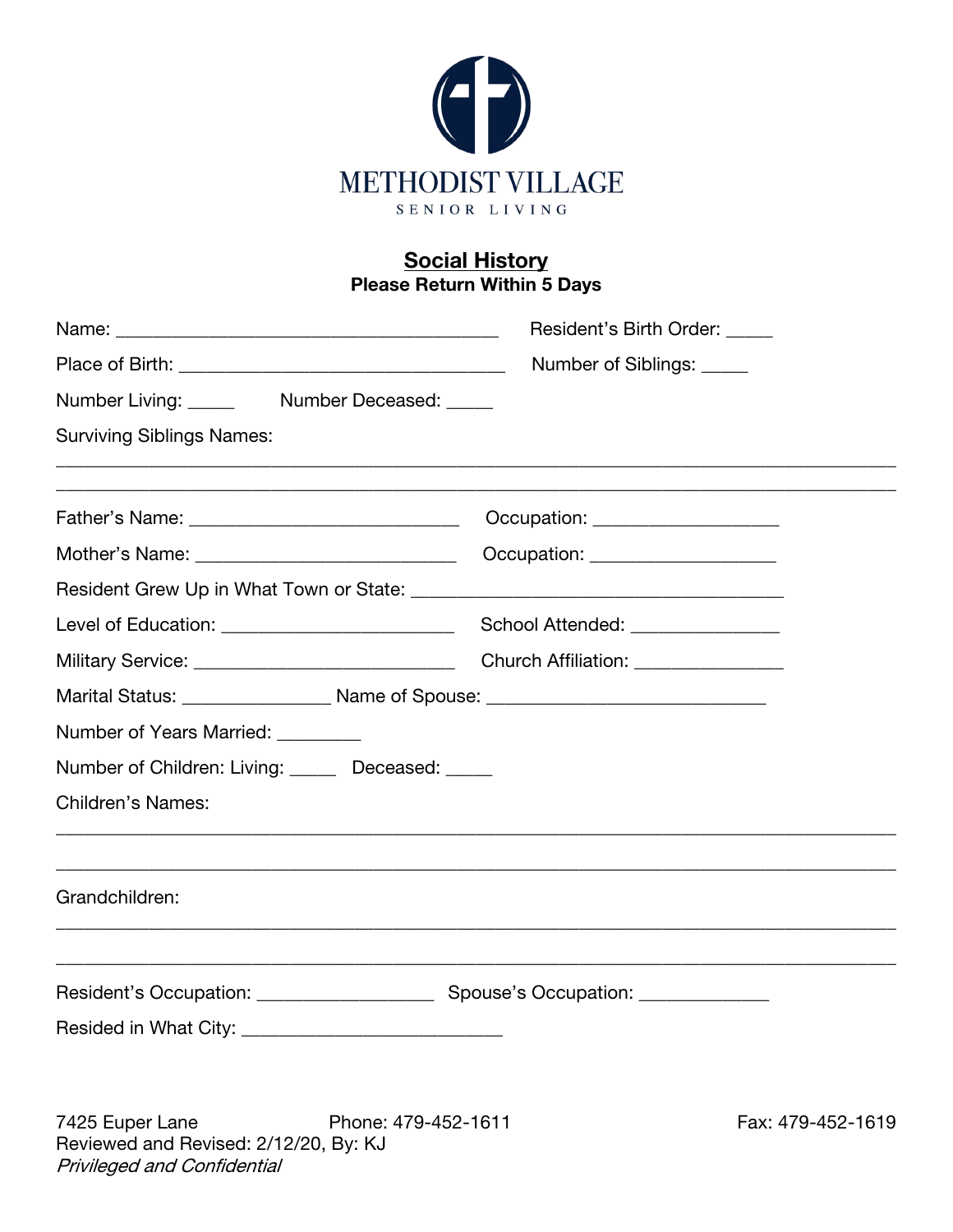

Resident's Interests, Hobbies, Clubs, Organizations prior to Admission:

|                                   | Mood or Behavior Problems Prior to Admission:                  |  |  |
|-----------------------------------|----------------------------------------------------------------|--|--|
|                                   |                                                                |  |  |
|                                   | ____ Hostile _______ Combative _______ Wandering               |  |  |
|                                   | History of Depression, Mental, or Emotional Problems:          |  |  |
|                                   |                                                                |  |  |
| Mental Status Prior to Admission: |                                                                |  |  |
|                                   | ___ Friendly    ____ Alert   ____ Non-Responsive    ____ Other |  |  |
|                                   |                                                                |  |  |
|                                   | Anything Special about the Resident You Would Like to Share:   |  |  |
|                                   |                                                                |  |  |
|                                   |                                                                |  |  |
|                                   |                                                                |  |  |
|                                   |                                                                |  |  |
|                                   |                                                                |  |  |
|                                   |                                                                |  |  |
|                                   |                                                                |  |  |
|                                   |                                                                |  |  |
|                                   |                                                                |  |  |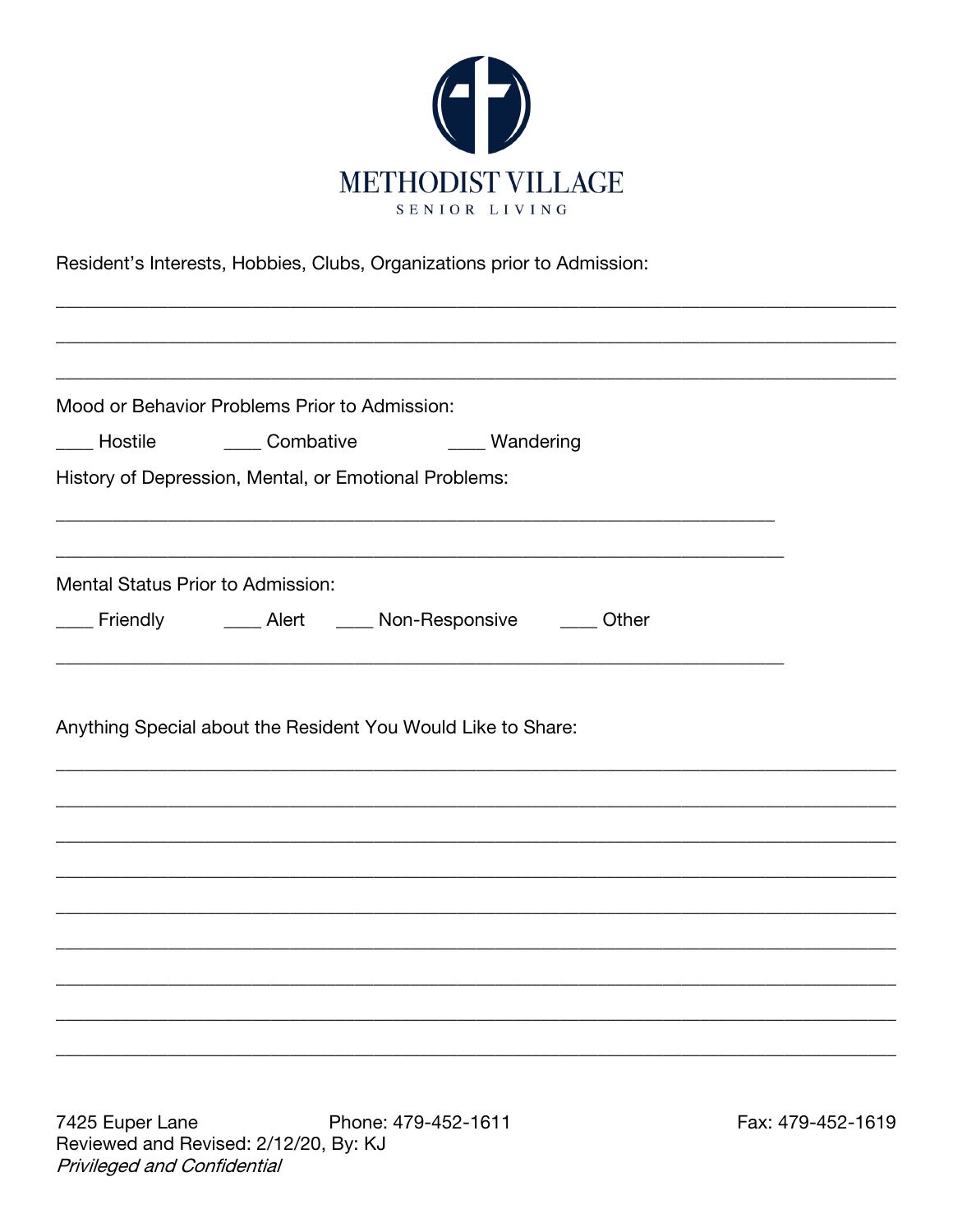

# Voting Information

| Resident:  |           | Room:                                                                                                                                                                      |
|------------|-----------|----------------------------------------------------------------------------------------------------------------------------------------------------------------------------|
|            |           |                                                                                                                                                                            |
| <b>YES</b> | <b>NO</b> | Are you a registered voter?                                                                                                                                                |
| <b>YES</b> | NO        | Do you need an Arkansas Voter Registration Application?                                                                                                                    |
| YES        | <b>NO</b> | Do you want vote in any upcoming elections?                                                                                                                                |
|            |           | <b>General Election</b>                                                                                                                                                    |
|            |           | <b>Midterm Election</b>                                                                                                                                                    |
|            |           | <b>Other Local and State Elections</b>                                                                                                                                     |
| YES        | <b>NO</b> | Do you want to vote by absentee ballot?                                                                                                                                    |
| YES        | <b>NO</b> | Do you want social services to arrange for the ballot?<br>(If NO, family will assume responsibility for providing ballot OR providing<br>transportation to a voting poll.) |

\_\_\_\_\_\_\_\_\_\_\_\_\_\_\_\_\_\_\_\_\_\_\_\_\_\_\_\_\_\_\_\_\_\_\_\_\_\_\_\_\_\_\_\_\_\_\_\_\_\_ \_\_\_\_\_\_\_\_\_\_\_\_\_\_\_\_\_\_

Resident Date Date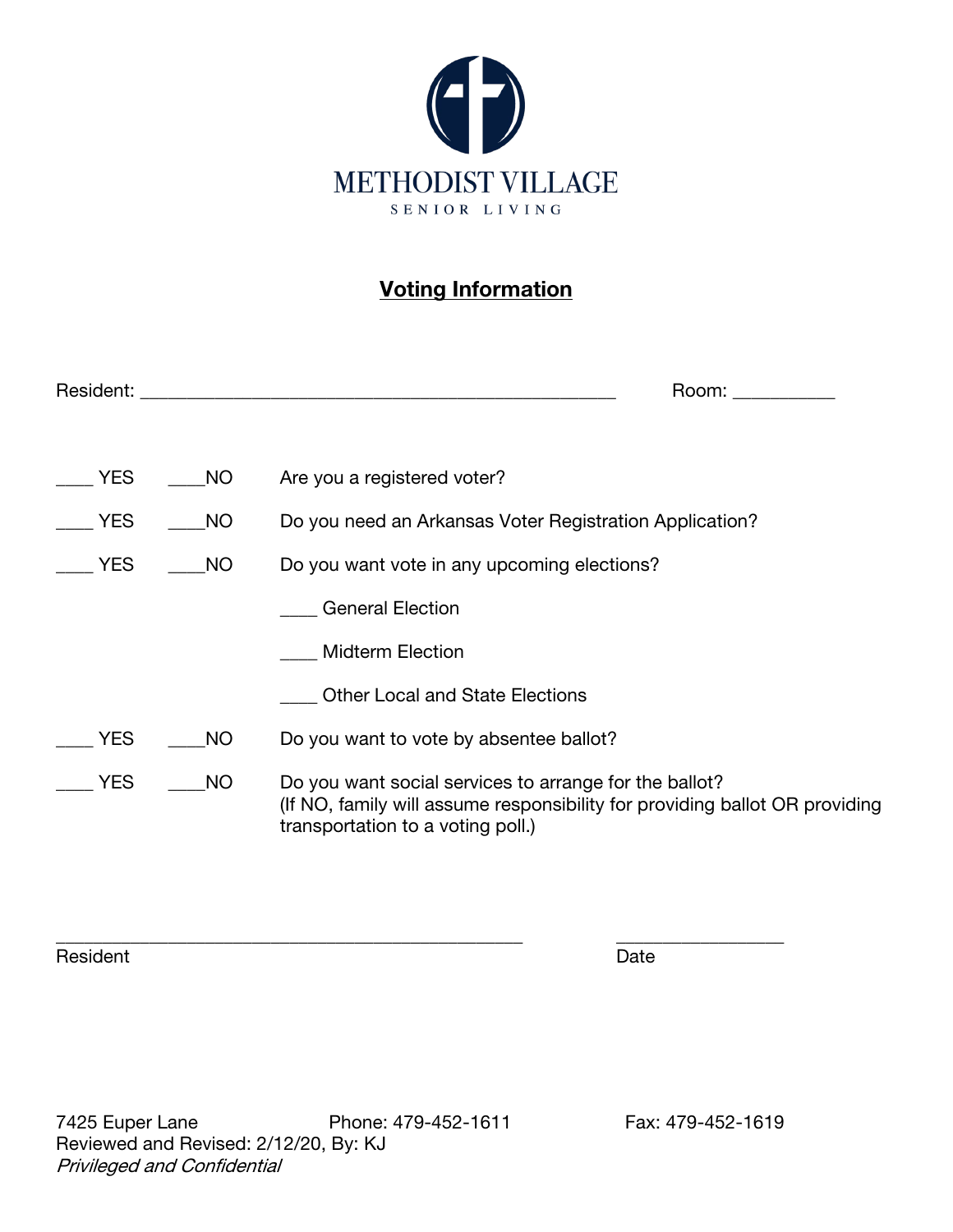

Date

Name

**Address** 

Dear

This letter is to inform you that Methodist Village Senior Living is discharging residents name 30 days from the date of this letter.

Due to the following reasons:

Denied by OLTC due to being over resourced.

If requested we will assist you by providing information about placement at alternate facilities. If you have other options you are free to contact us with this information or arrange placement status yourself. We will expect to hear from you before the 30 days are up with your plans to move residents name.

You have the right to appeal this decision with the State within seven (7) calendar days of this letter, by contacting:

State Ombudsman Director Department of Human Services

Region VIII Representative Carol Shockley

Cherry Jo Long, RN, BSN, RO Office of Long Term Care, Slot 404

524 Garrison Ave. P.O. Box 8059 P.O. Box 1724 Little Rock, AR 72203-8059 Ft. Smith, AR 72902 (501) 682-8487 1-800-737-1827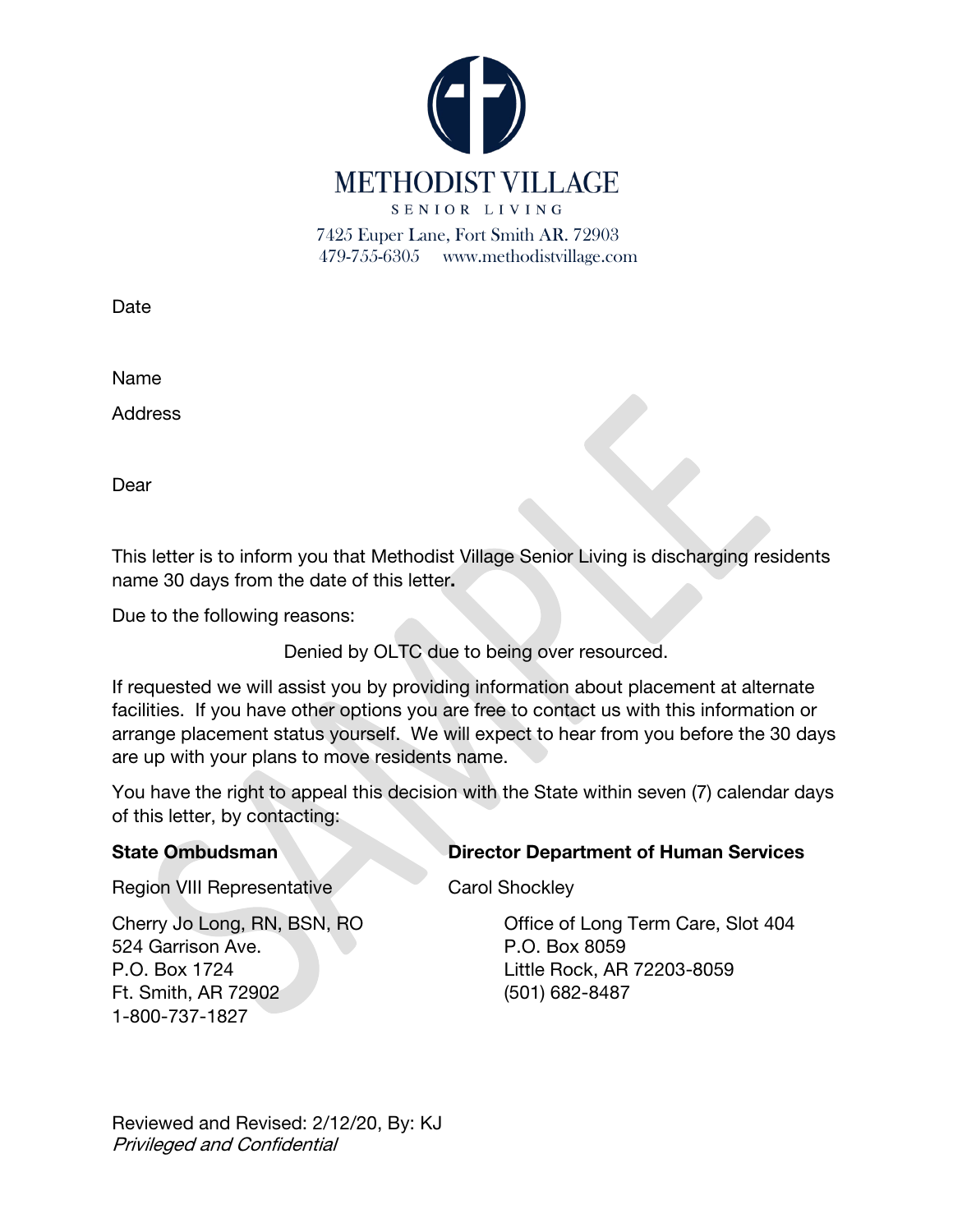

Persons with Developmental Disabilities:

#### Arkansas Division of Mental Health Services

Department of Human Services 4313 West Markham St. Little Rock, AR 72205-4096 1-(501)686-9164

We are enclosing a copy of the final bill; please make arrangements to pay this invoice.

We apologize for any inconvenience this will place on you; however, we can no longer take care of Residents name in this environment. We wish you and your loved one the best in your endeavors.

Sincerely,

Deanna Fears

**Administrator** 

cc: Dr. Bradly Short, Medical Director Melissa Curry, CEO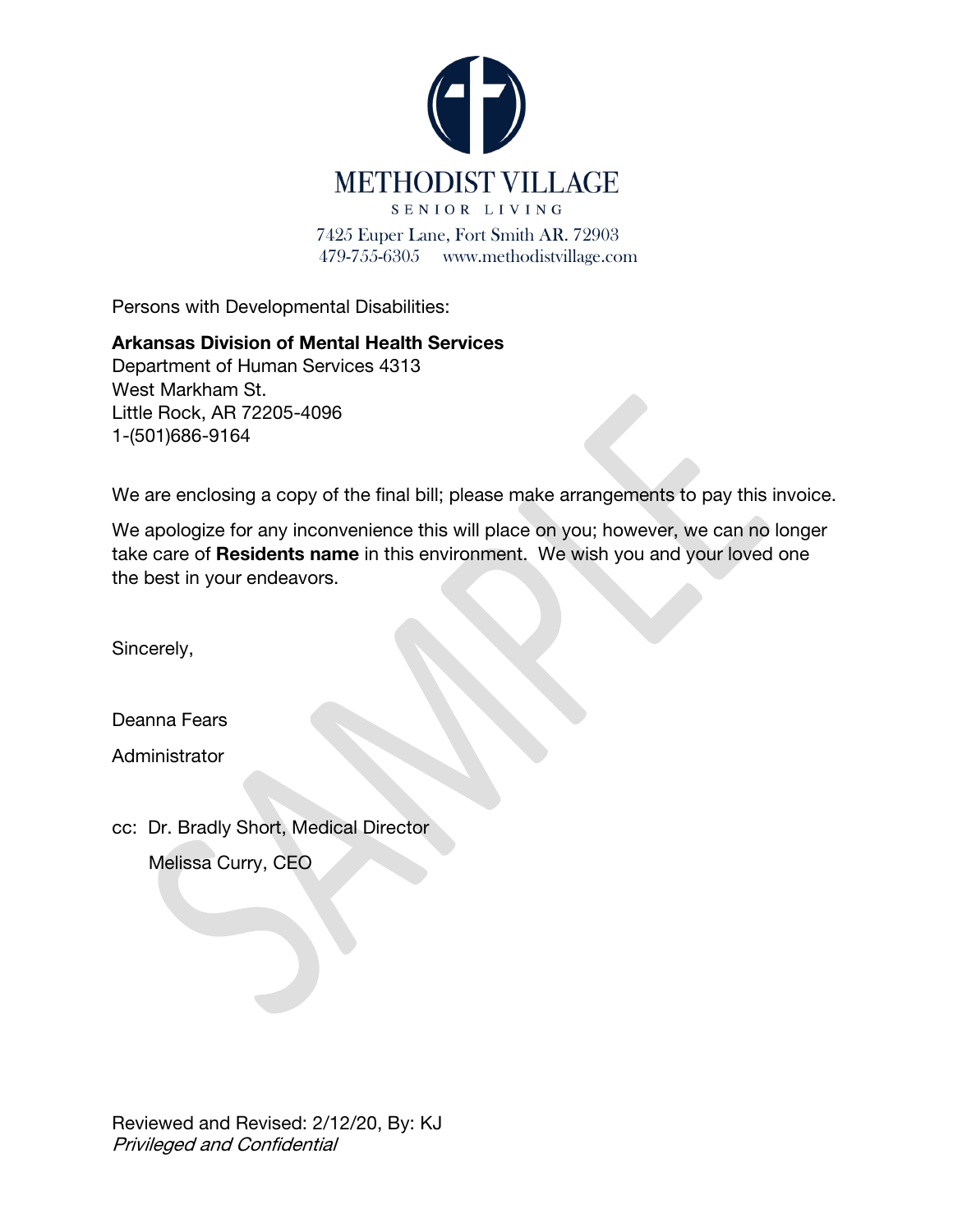

Date

Name

**Address** 

Dear,

This letter is to inform you that Methodist Village Senior Living is discharging (residents name) 30 days from the date of this letter.

Due to the following reasons:

Denied by OLTC for failure to provide necessary information.

If requested we will assist you by providing information about placement at alternate facilities. If you have other options you are free to contact us with this information or arrange placement status yourself. We will expect to hear from you before the 30 days are up with your plans to move Residents name.

You have the right to appeal this decision with the State within seven (7) calendar days of this letter, by contacting:

Region VIII Representative Carol Shockley 524 Garrison Ave. P.O. Box 8059 P.O. Box 1724 Little Rock, AR 72203-8059 Ft. Smith, AR 72902 (501) 682-8487 1-800-737-1827

#### State Ombudsman Director Department of Human Services

Cherry Jo Long, RN, BSN, RO Office of Long Term Care, Slot 404

Persons with Developmental Disabilities: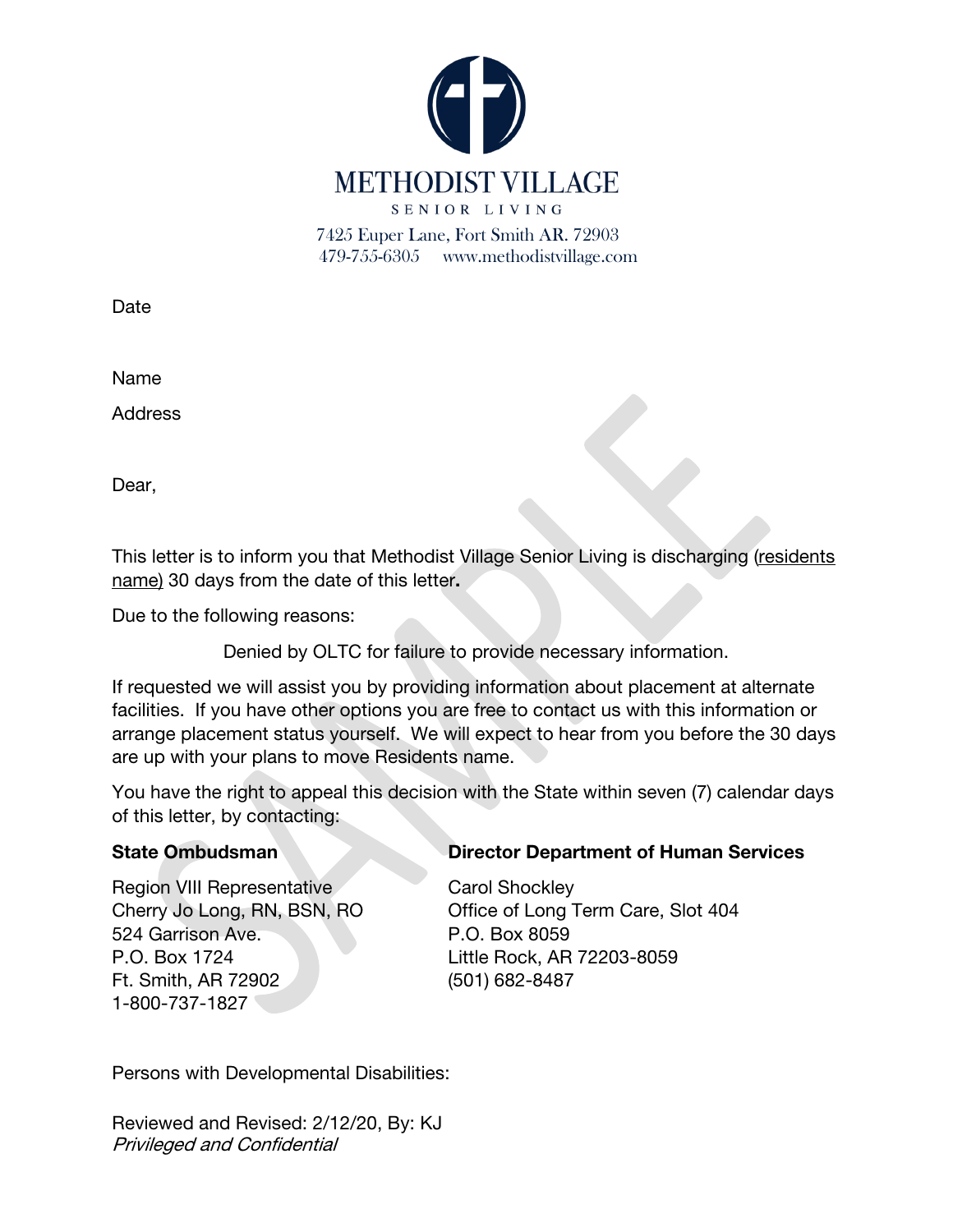

Arkansas Division of Mental Health Services

Department of Human Services 4313 West Markham St. Little Rock, AR 72205-4096 1-(501)686-9164

We are enclosing a copy of the final bill; please make arrangements to pay this invoice.

We apologize for any inconvenience this will place on you; however, we can no longer take care of Residents name in this environment. We wish you and your loved one the best in your endeavors.

Sincerely,

Deanna Fears

**Administrator** 

cc: Dr. Bradly Short, Medical Director

Melissa Curry, CEO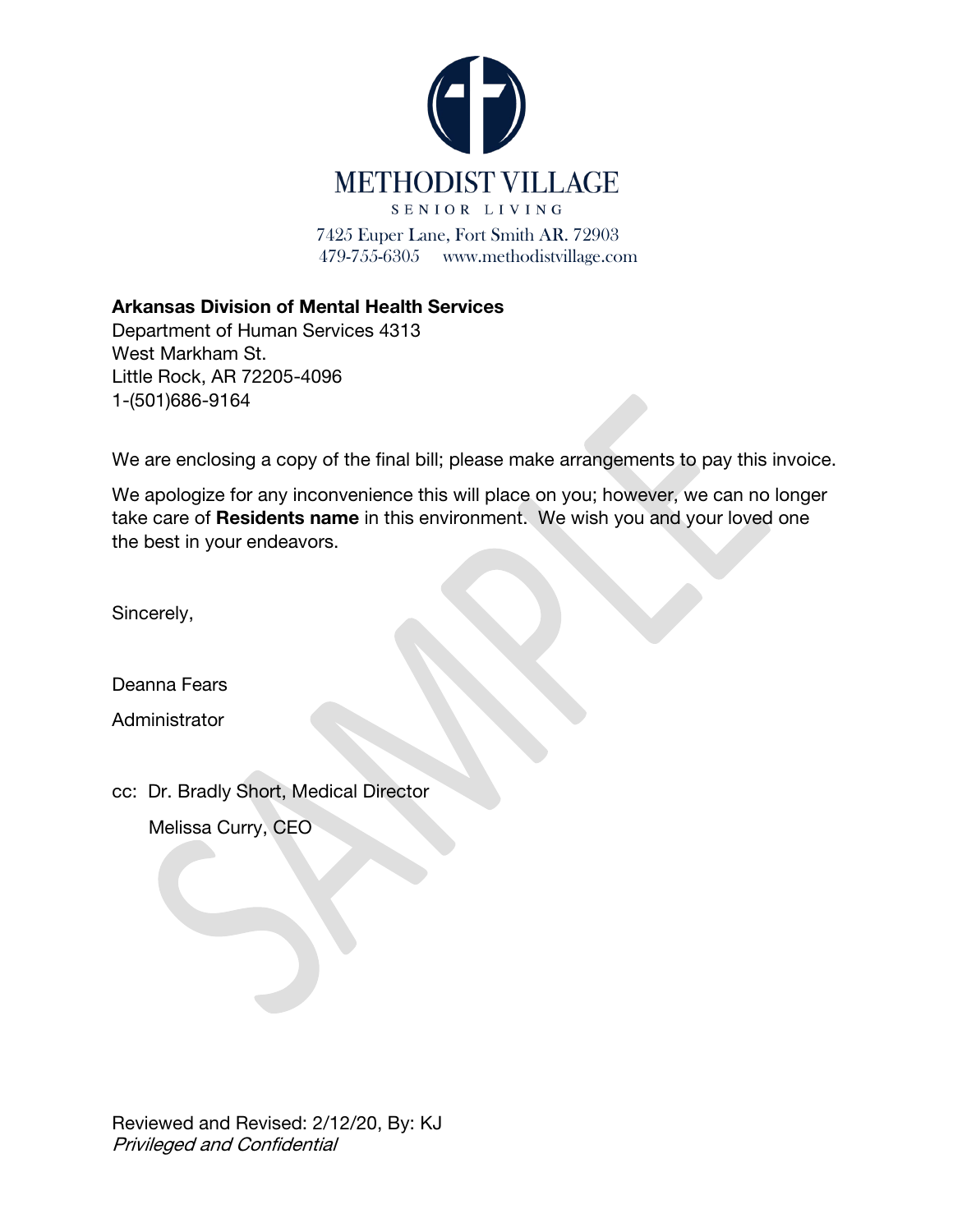

Campus Administrative Office- 479-755-6305 Care Center Administrative Office- 479-452-1611 Front Hall Nurses Station- 479-755-6401 North Hall Nurses Station- 479-755-6402 Northwest Hall Nurses Station- 479-755-6302 West Hall Nurses Station- 479-755-6301 Beauty Salon- 479-452-1611 ext. 2114 Housekeeping- 479-452-1611 ext. 2113 Dietary- 479-452-1611 ext. 2119